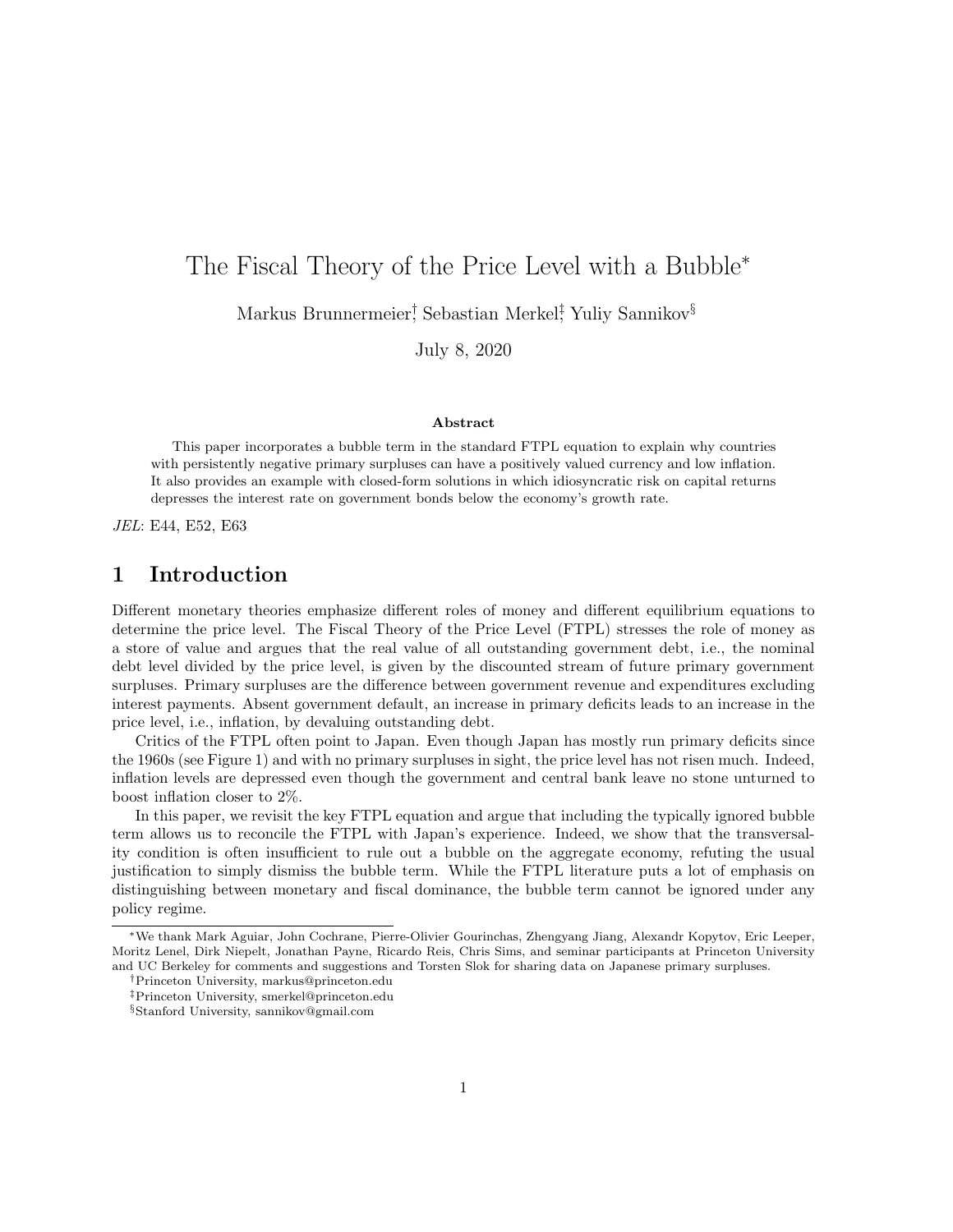

Figure 1: Japanese primary surplus 1960–2017

A bubble term emerges whenever the real rate paid on government debt is persistently below the growth rate of the economy, i.e., whenever  $r \leq q$ . It is well known that this can be the case in overlapping generations models (Samuelson 1958), models of perpetual youth (Blanchard 1985), and incomplete market models à la Bewley (1980). In this paper we provide another simple example based on Brunnermeier and Sannikov (2016a,b) in which the  $r \leq g$  outcome arises naturally and agents can invest in both physical capital and government bonds. Physical capital is subject to uninsurable idiosyncratic return risk. Hence, the expected return on capital exceeds the growth rate  $g$  since agents require a risk premium. Government bonds are the safe asset in the economy and allow agents to indirectly share part of their idiosyncratic risk. High idiosyncratic risk makes the government bond more attractive and depresses  $r$  below  $q$ .

By "printing" bonds at a faster rate, the government imposes an inflation tax that reduces the return on the bonds further. Since government bonds are a bubble, the government in a sense "mines a bubble" to generate seigniorage revenue. The resulting seigniorage revenue can be used to finance government expenditures without ever having to raise extra taxes.

For example, if the primary surpluses are always negative, then their discounted stream is also negative, and only the positive value of the bubble can ensure a positive price level. The size of the bubble, and hence the price level, is determined by wealth effects and goods market clearing. A larger bubble raises agents' wealth and hence their demand for output. To ensure goods market clearing, the bubble has to take on a certain size, which together with the FTPL equation determines the price level.

The price level is uniquely determined if the fiscal authority backs the bubble to rule out equilibria that lead to hyperinflation. Such fiscal backing is only required off-equilibrium.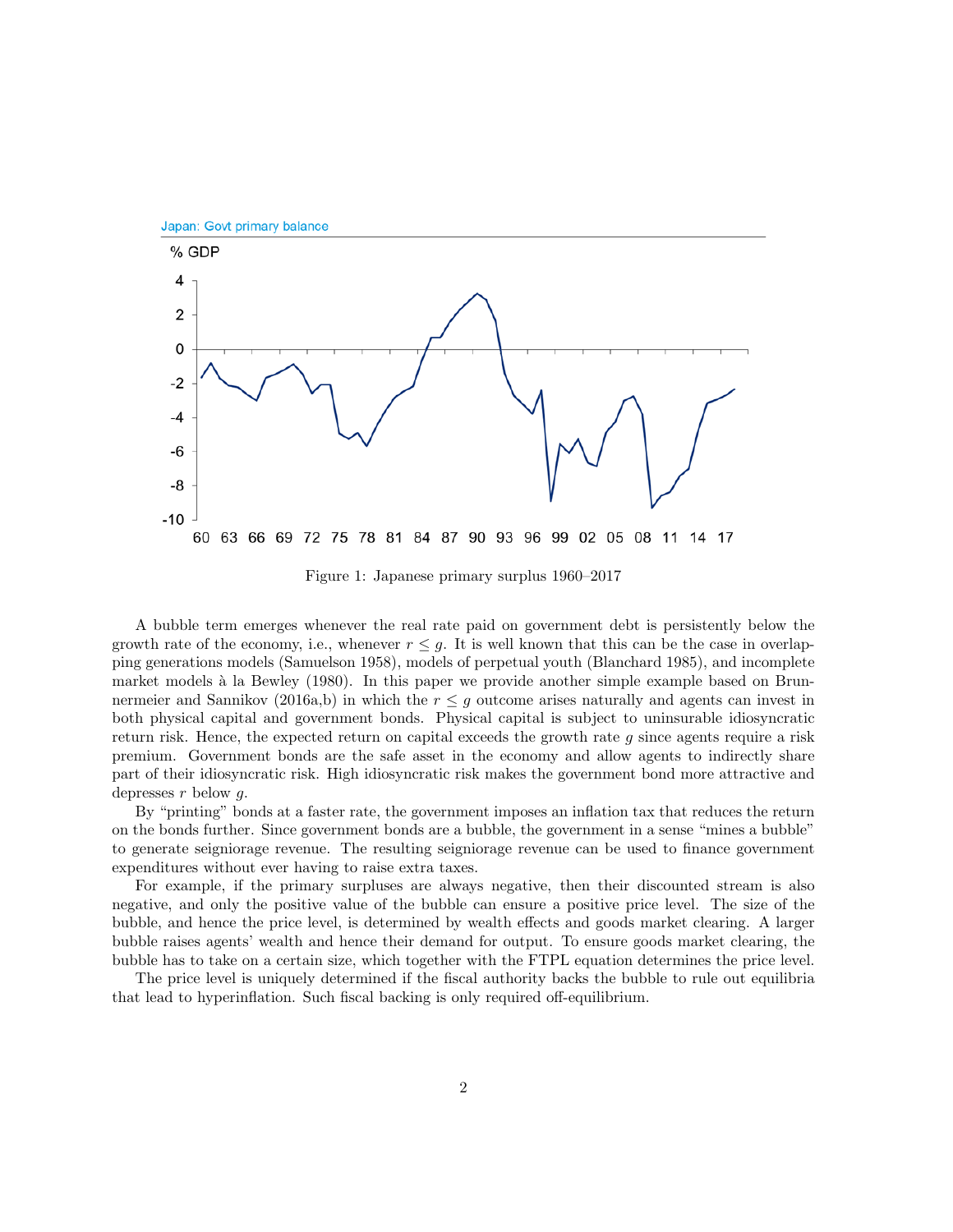Literature. Classic references for the FTPL are Leeper (1991), Sims (1994), and Woodford (1995). For more comprehensive treatments see Leeper and Leith (2016) and a recent book draft by Cochrane (2019). All of these references consider bubble-free environments. An exception is Bassetto and Cui (2018) who study the validity of the FTPL in low interest rate environments. Our contribution differs to theirs in two ways. First, they focus exclusively on price determinacy and do not discuss the existence of a bubble and its implication for the government budget. Second, in the context of an example model that does feature the possibility of a bubble, a dynamically inefficient OLG setting, they conclude that the FTPL breaks down while we show in our Section 3.4 how fiscal price level determination can succeed in the presence of a bubble.

There is an extensive literature on rational bubbles. Survey papers include Miao (2014) and Martin and Ventura (2018). More recently, Jiang, Lustig, Van Nieuwerburgh, and Xiaolan (2019) provide convincing empirical evidence that U.S. government debt has a bubble component.

### 2 The FTPL Equation with a Bubble

In this section, we derive the key equation of the fiscal theory of the price level in a generic partial equilibrium setting. We subsequently discuss when there may be a bubble term in this equation that has previously been ignored in the literature and briefly conclude what the general fiscal theory equation tells us about sources of seigniorage. In the following section, we elaborate more on these points in the context of a specific example in general equilibrium.

#### 2.1 Revisiting the Derivation of the FTPL Equation

The derivation of the fiscal theory equation starts with the government flow budget constraint. In discrete time, this constraint is given by

$$
\mathcal{B}_{t} + \mathcal{M}_{t} + \mathcal{P}_{t} T_{t} = (1 + i_{t-1}) \mathcal{B}_{t-1} + (1 + i_{t-1}^{m}) \mathcal{M}_{t-1} + \mathcal{P}_{t} G_{t},
$$

where  $\mathcal{B}_t$  is the nominal face value of outstanding government bonds,  $\mathcal{M}_t$  is the nominal quantity of money in circulation,  $\mathcal{P}_t$  is the price level,  $T_t$  are (real) taxes,  $G_t$  is (real) government spending, and  $i_t$ ,  $i_t^m$  are the nominal interest rates paid on bonds and money, respectively.  $i_t^m$  can be smaller than  $i_t$ if money provides transaction services. If  $\xi_t$  is a real SDF process that prices government bonds, then  $1 = \mathbb{E}_t \left[ \xi_{t+1}/\xi_t \cdot \mathcal{P}_t / \mathcal{P}_{t+1} \left(1 + i_t\right) \right]$ . Using this property, dividing the government budget constraint by  $\mathcal{P}_t$ and rearranging yields

$$
\frac{\mathcal{B}_{t-1} + \mathcal{M}_{t-1}}{\mathcal{P}_t} \left(1 + i_{t-1}\right) = T_t - G_t + \overbrace{\left(i_{t-1} - i_{t-1}^m\right)}^{\Delta i_{t-1} = 1} \frac{\mathcal{M}_{t-1}}{\mathcal{P}_t} + \mathbb{E}_t \left[\frac{\xi_{t+1}}{\xi_t} \left(1 + i_t\right) \frac{\mathcal{B}_t + \mathcal{M}_t}{\mathcal{P}_{t+1}}\right].
$$

Iterating this forward until period T implies

$$
\frac{\mathcal{B}_{t-1} + \mathcal{M}_{t-1}}{\mathcal{P}_t} \left(1 + i_{t-1}\right) = \mathbb{E}_t \left[ \sum_{s=t}^T \frac{\xi_s}{\xi_t} \left(T_s - G_s\right) \right] + \mathbb{E}_t \left[ \sum_{s=t}^T \frac{\xi_s}{\xi_t} \Delta i_{s-1} \frac{\mathcal{M}_{s-1}}{\mathcal{P}_s} \right] + \mathbb{E}_t \left[ \frac{\xi_T}{\xi_t} \frac{\mathcal{B}_T + \mathcal{M}_T}{\mathcal{P}_T} \right].
$$

Up to this point, we have merely rearranged and iterated the government budget constraint and assumed that there is some SDF process  $\xi_t$  that prices government bonds in equilibrium. To derive the fiscal theory equation, the literature now typically proceeds by invoking a private-sector transversality condition to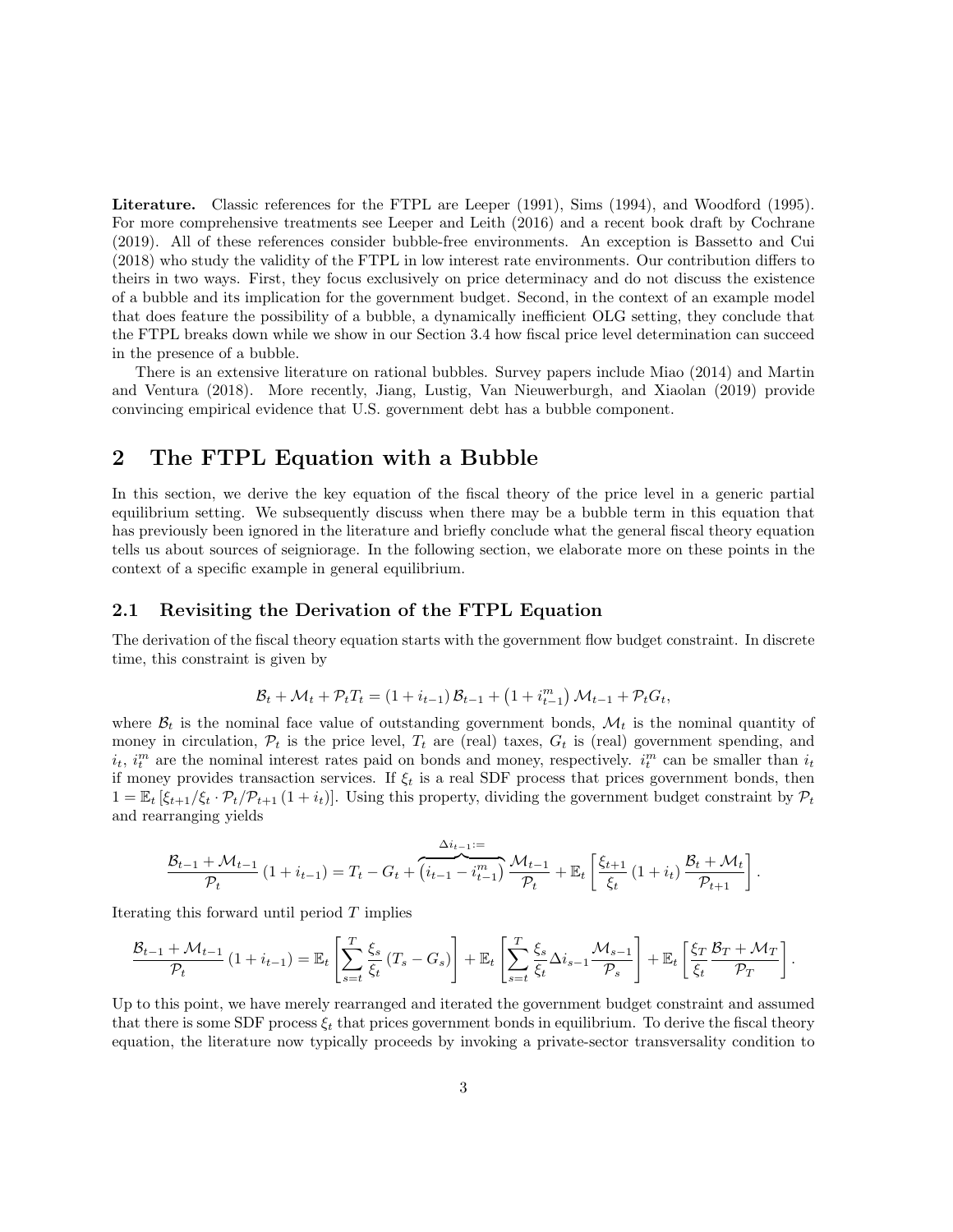eliminate a terminal value of government debt when passing to the limit  $T \to \infty$ . In this paper, we focus on environments where the transversality condition does not eliminate the terminal value in the limit. When taking the limit  $T \to \infty$ , we therefore arrive at the more general equation<sup>1</sup>

$$
\frac{\mathcal{B}_{t-1} + \mathcal{M}_{t-1}}{\mathcal{P}_t} \left(1 + i_{t-1}\right) = \underbrace{\mathbb{E}_t \left[ \sum_{s=t}^{\infty} \frac{\xi_s}{\xi_t} \left(T_s - G_s\right) \right]}_{\text{PV of primary surpluses}} + \underbrace{\mathbb{E}_t \left[ \sum_{s=t}^{\infty} \frac{\xi_s}{\xi_t} \Delta i_{s-1} \frac{\mathcal{M}_{s-1}}{\mathcal{P}_s} \right]}_{\text{PV of future transaction services}} + \underbrace{\lim_{T \to \infty} \mathbb{E}_t \left[ \frac{\xi_T}{\xi_t} \frac{\mathcal{B}_T + \mathcal{M}_T}{\mathcal{P}_T} \right]}_{\text{bubble}}.
$$

From now on, we switch to continuous time in order to make our formal arguments more elegant. The continuous-time version of the last equation is given by  $2^2$ 

$$
\frac{\mathcal{B}_t + \mathcal{M}_t}{\mathcal{P}_t} = \mathbb{E}_t \left[ \int_t^\infty \frac{\xi_s}{\xi_t} \left( T_s - G_s \right) ds \right] + \mathbb{E}_t \left[ \int_t^\infty \frac{\xi_s}{\xi_t} \Delta i_s \frac{\mathcal{M}_s}{\mathcal{P}_s} ds \right] + \lim_{T \to \infty} \mathbb{E}_t \left[ \frac{\xi_T}{\xi_t} \frac{\mathcal{B}_T + \mathcal{M}_T}{\mathcal{P}_T} \right]. \tag{1}
$$

This equation for the real value of government debt holds in any monetary model. While most conventional monetary models treat this equation as an intertemporal government budget constraint that holds on- and off-equilibrium, in the FTPL it is an equilibrium condition that determines the price level.

### 2.2 When Can a Bubble Exist?

Equation (1) differs from the standard fiscal theory only by the presence of an additional bubble term. When can this bubble term be nonzero? Well-known examples are bubbles in OLG (Samuelson 1958) and perpetual youth (Blanchard 1985) models. In Section 3 we present another example with incomplete idiosyncratic risk sharing. Here, we make some generic points that apply to all example models. For tractability, let us focus on environments with a stationary debt-to-GDP ratio and no risk. In this case, the real value of government debt  $\frac{B_T + \mathcal{M}_T}{\mathcal{P}_T}$  is  $\frac{B_t + \mathcal{M}_t}{\mathcal{P}_t} e^{g(T-t)}$ , where g is the growth rate of the economy, and  $\xi_T/\xi_t = e^{-r^f(T-t)}$  with  $r^f$  denoting the real risk-free rate. By substituting these expressions into equation (1), we see that the bubble term does not vanish in the limit if  $r^f \leq g$ . More generally, the correct risk-adjusted discount rate compensating for the real risk inherent in  $\frac{B_T + M_T}{P_T}$  must be used in the comparison instead of the risk-free rate to determine whether a bubble is possible.

For any agent with recursive isoelastic utility (which includes CRRA utility) that is marginal in the market for government debt, the risk-free rate is (for environments with non-stochastic investment opportunities)

$$
r^{f} = \rho + \psi^{-1} \mu^{c} - \frac{\gamma \left( 1 + \psi^{-1} \right)}{2} \|\sigma^{c}\|^{2},
$$
\n(2)

where  $\rho > 0$  is the agent's time preference rate,  $\gamma$  is the relative risk aversion coefficient,  $\psi$  is the EIS.  $\mu^c$  is the growth rate of agent-specific consumption, and  $\sigma^c$  is a vector or relative risk exposures of agent-specific consumption to Brownian risk factors.<sup>3</sup>  $\|\cdot\|$  denotes the standard Euclidian norm. This

<sup>&</sup>lt;sup>1</sup>Mathematically, the sum of the three limits in the decomposition below may not be well-defined, even if the limit of the sum is. In this case, the right-hand side should be interpreted as the limit of the sum. For instance, this can happen if the bubble term is  $\infty$ , but the present value of surpluses is  $-\infty$ . While this may seem a pathological case, it can make sense economically because the bubble and surpluses are not separately tradeable, but necessarily bundled together to one asset: government debt. As long as the value of this asset is well-defined and finite, infinite subcomponents do not imply arbitrage opportunities or infinite utility.

<sup>2</sup>A formal derivation can be found in Online Appendix A.1.

 $3$ Here, we assume that all risk takes the form of Brownian risk. The intuition derived from the argument is unaltered if more general sources of consumption risk are permitted.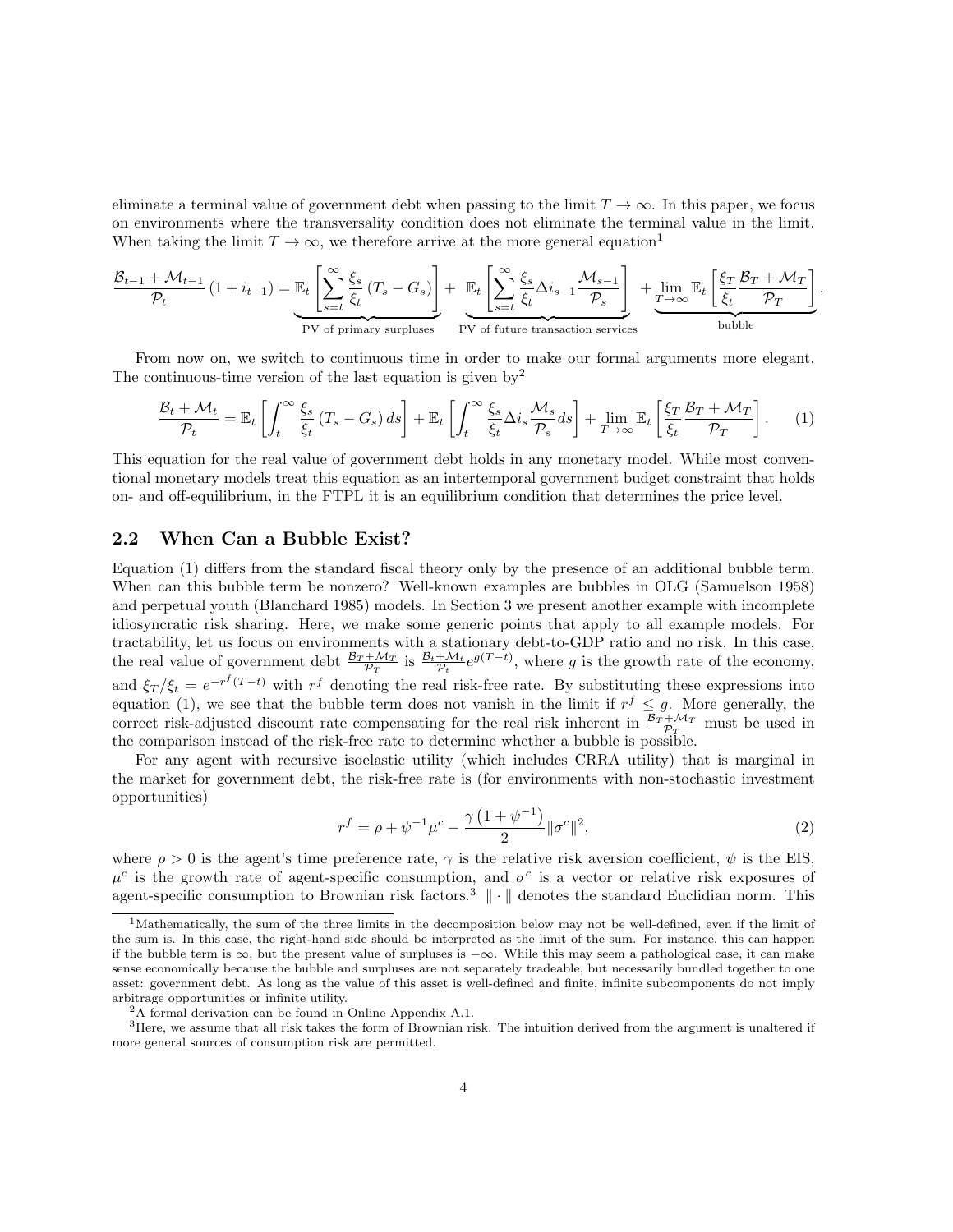equation is linked to the growth rate of the economy through individual consumption growth  $\mu^c$  – e.g., in a representative agent economy with a balanced growth path  $\mu^c = g$ .

Equation (2) suggests three reasons for the growth rate to exceed the risk-free rate. First, a higher growth rate g may not always imply higher individual consumption growth  $\mu^c$ . This is the case, for example, in an OLG model with population growth. Second, if agents do not have strong desires to smooth consumption (large  $\psi$ ), then the risk-free rate is very insensitive to changes in consumption growth and an increase in growth does not translate into an increase in the risk-free rate. Third, large individual risk exposure (large  $\|\sigma^c\|^2$ ) or risk aversion (large  $\gamma$ ) may depress the risk-free rate through the last term in equation (2) and offset any positive effects of growth g on  $r^f$  through  $\psi^{-1}\mu^c$ . In the example we provide below, the latter channel generates a bubble in government debt. However, the main insights we generate from this example are insensitive to this choice and would equally apply to other environments in which a bubble term in equation (1) is possible.

The possibility of  $r^f \leq g$  is not merely a theoretical curiosity. Historically, real interest rates on government bonds of advanced economies have mostly been below the growth rate. Even Abel, Mankiw, Summers, and Zeckhauser (1989), who are often cited as providing evidence against the existence of rational bubbles, report that the safe interest rate  $r<sup>f</sup>$  is smaller than g. With the more recent decline in  $r<sup>f</sup>$ , as stressed by Blanchard (2019), the evidence for  $r<sup>f</sup> < g$  has become more clear-cut. See also Geerolf (2013).

#### 2.3 Three Forms of Seigniorage

Equation (1) suggests three forms of seigniorage, which here we define simply as government spending that is not backed by offsetting future taxes. The first takes the form of a dilution of private claims to future primary surpluses through surprise devaluations of existing government debt or money.<sup>4</sup> Under rational expectations, this cannot be a regular source of revenue for governments. For the U.S., Hilscher, Raviv, and Reis (2014) assess the possibility of future surprise devaluations based on option-implied (risk-neutral) probabilities and conclude that this form of seigniorage is perceived to be a negligible source of revenue. The likelihood of a devaluation exceeding 5% of GDP is less than 1%.

A second form of seigniorage comes from exploiting the liquidity benefits (convenience yield) of "narrow" money  $(M \text{ in equation } (1))$ . This form of seigniorage can only be extracted from the portion of government debt that takes the form of "narrow" money and provides liquidity services. It depends on the interest rate differential  $\Delta i = i - i^m$  between illiquid and liquid government debt. It is small if either that differential is small or if the stock of "narrow" money is only a small part of total government debt.<sup>5</sup> This form of seigniorage is not an important funding source for advanced economies. For example, in the U.S., Reis (2019) reports a flow revenue of approximately 0.36% of GDP and estimates a present value of ≈ 20% and, at most, 30% of GDP. Moreover, in the future the  $\Delta i$  term is likely to decline, because central banks pay interest on reserves and as money becomes more digitalized, its velocity rises.

Besides these standard forms of seigniorage, equation (1) suggests a third form of seigniorage that has remained unexplored in prior work and is the focus of this paper. The government can "mine" the bubble by using its outstanding government debt to run an ever-expanding Ponzi scheme: letting the stock of

<sup>4</sup>Without long-term debt as in equation (1) such dilution must work through a sudden surprise inflation (an unexpected upward jump in  $\mathcal{P}_t$ ). In a more realistic setting with long-term debt, news of higher inflation going forward would have similar effects and work through bond prices instead of the general price level.

<sup>&</sup>lt;sup>5</sup>In reality, one has to distinguish between reserves, whose quantity is nonnegligible, but which pay interest and have therefore a small  $\Delta i_t$ , and cash, which has a much larger  $\Delta i_t$ , but whose quantity is almost negligible relative to the overall stock of government debt.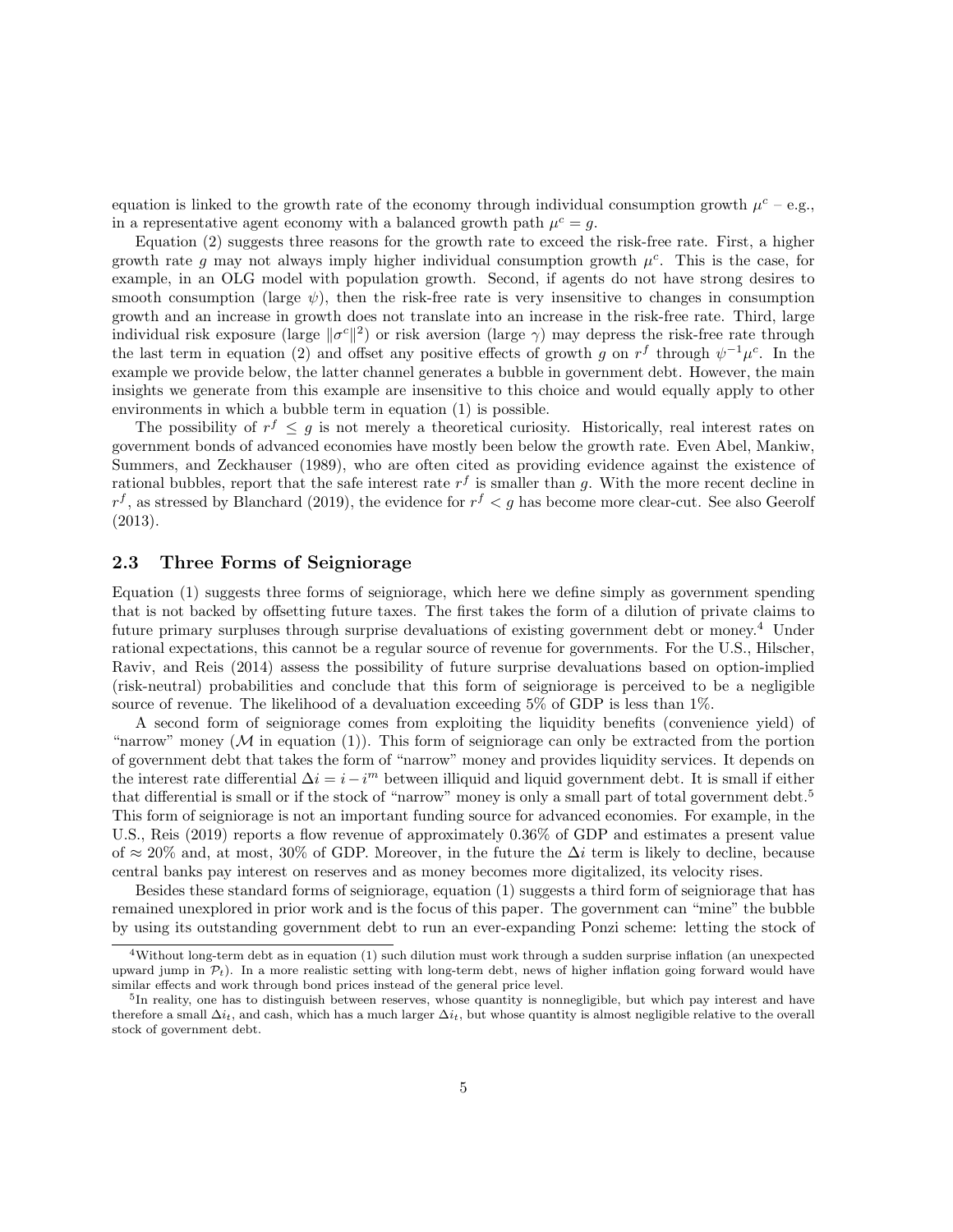government debt grow generates a steady revenue flow that does not have to be paid for by future taxes as long as a bubble term is present in equation (1). Unlike a surprise dilution through inflation, dilution of the bubble value is even feasible if it is fully expected by the private sector. This form of seigniorage is arguably larger than the officially measured seigniorage from growing narrow money  $\mathcal M$  because all revenue from growing  $\mathcal{B} + \mathcal{M}$  is relevant for bubble mining.

### 3 A Simple Example with a Bubble: "I Theory without I"

There are several model structures in which rational bubbles can exist and thus the bubble term in equation (1) does not necessarily disappear. We illustrate this in a simple example with incomplete idiosyncratic risk sharing, where a bubble and a productive asset (capital) can coexist, yet the model is sufficiently simple to have a closed-form solution. The model is a streamlined version of the "I theory of money" (Brunnermeier and Sannikov, 2016a) without banks and has been previously analyzed in Brunnermeier and Sannikov (2016b) and Di Tella (2019). Here, we add fiscal policy and reinterpret money in their model as bonds. For simplicity, we abstract from the presence of additional "narrow" money that yields transaction benefits.<sup>6</sup> After introducing the model, we discuss under which conditions the private-sector transversality condition is insufficient to rule out the bubble, how the standard fiscal theory argument for price level determination has to be adjusted to still guarantee a uniquely determined price level, and how the bubble can be "mined" for fiscal spending.

#### 3.1 A Model with Idiosyncratic Return Risk

**Environment.** There is a continuum of households indexed by  $i \in [0, 1]$ . All households have identical logarithmic preferences

$$
\mathbb{E}\left[\int_0^\infty e^{-\rho t} \log c_t^i dt\right]
$$

with discount rate  $\rho$ <sup>7</sup>

Each agent operates one firm that produces an output flow  $ak<sub>t</sub><sup>i</sup> dt$ , where  $k<sub>t</sub><sup>i</sup>$  is the capital input chosen by the firm. Absent market transactions of capital, capital of firm  $i$  evolves according to

$$
\frac{dk_t^i}{k_t^i} = \left(\Phi\left(\iota_t^i\right) - \delta\right)dt + \tilde{\sigma}d\tilde{Z}_t^i,
$$

where  $\iota_k^i k_t^i dt$  are physical investment expenditures of firm i (in output goods),  $\Phi$  is a concave function that captures adjustment costs in capital accumulation,  $\delta$  is the depreciation rate, and  $\tilde{Z}^i$  is an agent-specific Brownian motion that is i.i.d. across agents i.  $\tilde{Z}^i$  introduces firm-specific idiosyncratic risk. To obtain simple closed-form expressions, we choose the functional form  $\Phi(\iota) = \frac{1}{\phi} \log(1 + \phi \iota)$  with adjustment cost parameter  $\phi \geq 0$  for the investment technology.

The key friction in the model is that agents are not able to share idiosyncratic risk. While they are allowed to trade physical capital and risk-free assets, they cannot write financial contracts contingent on

 $6$ Other than adding an additional source of seigniorage, including transaction benefits into the analysis does not substantially alter our conclusions. For the FTPL with transaction benefits but no bubble, see, e.g., Sims (2019).

<sup>7</sup>We assume log utility for maximum simplicity. At the expense of heavier notation and more involved algebra, the model can be solved in closed form with isoelastic recursive utility with EIS kept at 1 and arbitrary coefficient of relative risk aversion γ. The expressions for the model solution  $p, q, \iota, \vartheta$  remain identical under these generalized preferences, except that  $\tilde{\sigma}$  has to be replaced everywhere with  $\sqrt{\gamma} \tilde{\sigma}$ .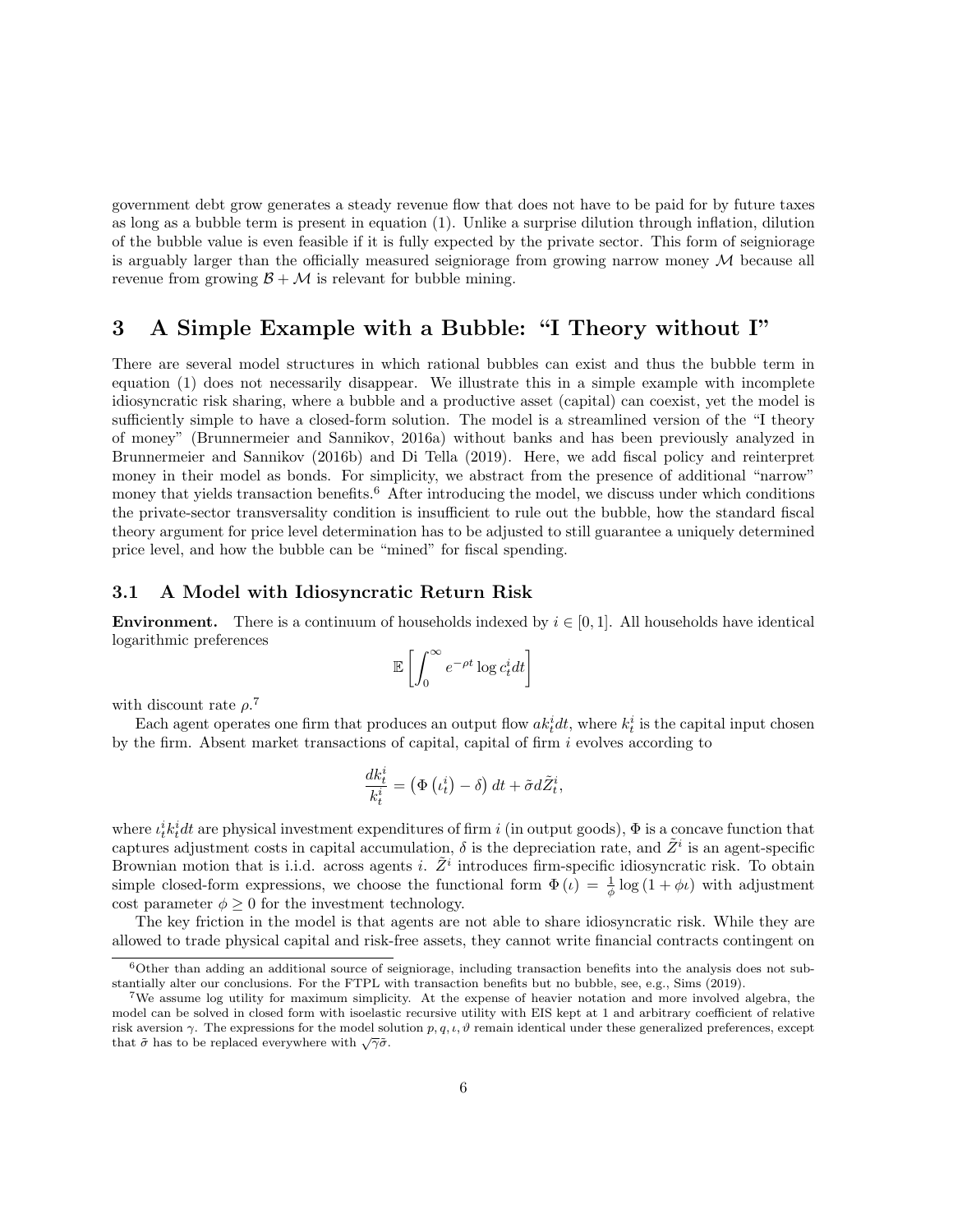individual  $\tilde{Z}^i$  histories. As a consequence, all agents have to bear the idiosyncratic risk inherent in their physical capital holdings.

Besides households, there is a government that funds government spending, imposes taxes on firms, and issues nominal government bonds. The government has an exogenous need for real spending  $\mathfrak{g}K_tdt$ , where  $K_t$  is the aggregate capital stock and  $\mathfrak g$  is a model parameter. The government imposes a proportional output tax (subsidy, if negative)  $\tau_t$  on firms. Outstanding nominal government debt has a face value of  $B_t$  and pays nominal interest  $i_t$ .  $B_t$  follows a continuous process  $dB_t = \mu_t^B B_t dt$ , where the growth rate  $\mu_t^{\mathcal{B}}$  is a policy choice of the government. In short, the government chooses the policy instruments  $\tau_t$ ,  $i_t$ ,  $\mu_t^{\mathcal{B}}$  contingent on histories of prices taking  $\mathfrak{g}$  as given and subject to the nominal budget constraint<sup>8</sup>

$$
i_t \mathcal{B}_t + \mathcal{P}_t \mathfrak{g} K_t = \mu_t^{\mathcal{B}} \mathcal{B}_t + \mathcal{P}_t \tau_t a K_t, \tag{3}
$$

where  $P_t$  denotes the price level as in Section 2.

The model is closed by the aggregate resource constraint

$$
C_t + \mathfrak{g}K_t + \iota_t K_t = aK_t,\tag{4}
$$

where  $C_t := \int c_t^i dt$  is aggregate consumption and  $\iota_t = \int c_t^i k_t^i / K_t dt$  is the average investment rate.

**Price Processes and Returns.** Let  $q_t^K$  be the market price of a single unit of physical capital. Then,  $q_t^K K_t$  is private capital wealth. Let further  $q_t^B := \frac{\mathcal{B}_t/\mathcal{P}_t}{K_t}$  $\frac{t/P_t}{K_t}$  be the ratio of the real value of government debt to total capital in the economy.<sup>9</sup> Then, the real value of the total stock of government bonds is  $q_t^B K_t$  and the real value of a single government bond is  $\frac{q_t^B K_t}{B_t}$ . It is convenient to define the share of total wealth in the economy that is due to bond wealth,

$$
\vartheta_t := \frac{q_t^B K_t}{\left(q_t^B + q_t^K\right)K_t}
$$

.

We postulate that  $q_t^B$  and  $q_t^K$  have a generic deterministic evolution

$$
dq_t^B = \mu_t^{q,B} q_t^B dt, \qquad dq_t^K = \mu_t^{q,K} q_t^K dt.
$$

Whenever  $q_t^B, q_t^K \neq 0$ , the unknown drifts  $\mu_t^{q,B}, \mu_t^{q,K}$  are uniquely determined by the local behavior of  $q_t^B$  and  $q_t^K$ , respectively. In the following, we also use the notation  $\mu_t^{\vartheta} := \frac{\dot{\vartheta}_t}{\vartheta_t} = (1 - \vartheta_t) \left( \mu_t^{q, B} - \mu_t^{q, K} \right)$ .

Households can trade two assets in positive net supply (if  $q_t^B \neq 0$ ), bonds and capital. Assume that in equilibrium  $\iota_t = \iota_t^i$  for all i (to be verified below) such that aggregate capital grows deterministically at rate  $\Phi(t_t) - \delta$ . Then, the return on bonds is

$$
dr_t^{\mathcal{B}} = i_t dt + \frac{d \left( q_t^B K_t / \mathcal{B}_t \right)}{q_t^B K_t / \mathcal{B}_t} = \frac{d \left( q_t^B K_t \right)}{q_t^B K_t} - \overbrace{\left( \mu_t^{\mathcal{B}} - i_t \right)}^{=: \mu_t^{\mathcal{B}}} dt = \left( \Phi(\iota_t) - \delta + \mu_t^{q, B} - \breve{\mu}_t^{\mathcal{B}} \right) dt. \tag{5}
$$

<sup>8</sup>At this point, we do not impose additional restrictions on government policy. In particular, policy can be characterized by either monetary dominance or fiscal dominance and the choice of policy regime is irrelevant for most of our discussion. We do make more restrictive assumptions on policy in Section 3.4 where we explain how one can adjust the fiscal theory arguments for price level determination based on fiscal dominance if government debt has a bubble component.

<sup>&</sup>lt;sup>9</sup>It is more convenient to work with this normalized version of the inverse price level  $1/\mathcal{P}_t$ , because the latter depends on the scale of the economy and the nominal quantity of outstanding bonds in equilibrium, whereas  $q_t^B$  does not.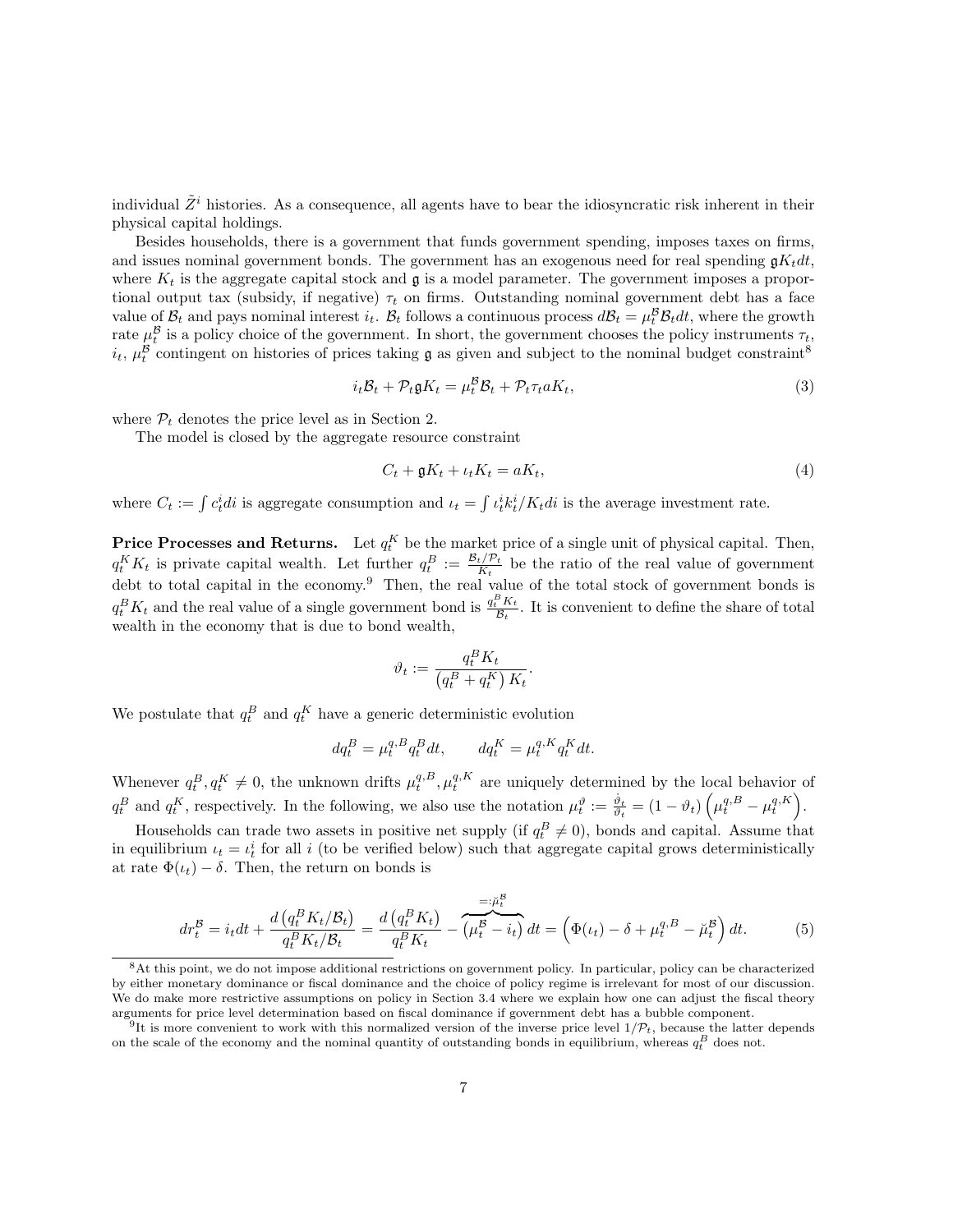The return on agent  $i$ 's capital is

$$
dr_t^{K,i} (t_t^i) = \frac{(1 - \tau_t) a - t_t^i}{q_t^K} + \frac{d(q_t^K k_t^i)}{q_t^K k_t^i} = \left(\frac{(1 - \tau_t) a - t_t^i}{q_t^K} + \Phi(t_t^i) - \delta + \mu_t^{q,K}\right) dt + \tilde{\sigma} d\tilde{Z}_t^i.
$$

Using the government budget constraint (3) to substitute out  $\tau_t a$  yields

$$
dr_t^{K,i} \left( \iota_t^i \right) = \left( \frac{a - \mathfrak{g} - \iota_t^i}{q_t^K} + \frac{q_t^B}{q_t^K} \breve{\mu}_t^{\mathcal{B}} + \Phi \left( \iota_t^i \right) - \delta + \mu_t^{q,K} \right) dt + \tilde{\sigma} d\tilde{Z}_t^i.
$$

**Household Problem and Equilibrium.** Denote by  $n_t^i$  the net worth of household i and let  $\theta_t^i$  be the fraction of net worth invested into bonds. Then net worth evolves according to

$$
\frac{dn_t^i}{n_t^i} = -\frac{c_t^i}{n_t^i}dt + dr_t^{\mathcal{B}} + \left(1 - \theta_t^i\right) \left(dr_t^{K,i}\left(\iota_t^i\right) - dr_t^{\mathcal{B}}\right). \tag{6}
$$

The household chooses consumption  $c_t^i$ , real investment  $\iota_t^i$ , and the portfolio share  $\theta_t^i$  to maximize utility  $V_0^i$  subject to (6). The HJB equation for this problem is (using the returns expressions from the previous paragraph)

$$
\rho V_t\left(n^i\right) - \partial_t V_t\left(n^i\right) = \max_{c^i, \theta^i, \iota^i} \left\{ \log c^i + V'_t\left(n^i\right) \left[ -c^i + n^i \left( \frac{dr_t^B}{dt} + \left(1 - \theta^i\right) \overline{\left( \frac{a - \mathfrak{g} - \iota^i}{q_t^k} + \Phi\left(\iota^i\right) - \Phi(\iota_t) - \frac{\mu_t^{\vartheta} - \breve{\mu}_t^B}{1 - \vartheta_t} \right)} \right) \right] + \frac{1}{2} V'_t'\left(n^i\right) \left(n^i\right)^2 \left(1 - \theta^i\right)^2 \tilde{\sigma}^2 \right\}.
$$

This is a standard consumption-portfolio-choice problem, so we conjecture a functional form  $V_t(n^i)$  $\alpha_t + \frac{1}{\rho} \log n_t^i$  for the value function,<sup>10</sup> where  $\alpha_t$  depends on (aggregate) investment opportunities, but not on individual net worth  $n^i$ . Substituting this into the HJB and taking first-order conditions yields<sup>11</sup>

$$
q_t^K = \frac{1}{\Phi'\left(\iota_t^i\right)},
$$
 Tobin's  $q$   

$$
c_t^i = \rho n_t^i,
$$
 permanent income consumption  

$$
\frac{a - \mathfrak{g} - \iota_t}{q_t^K} - \frac{\mu_t^{\vartheta} - \breve{\mu}_t^{\mathcal{B}}}{1 - \vartheta_t} = \left(1 - \theta_t^i\right)\tilde{\sigma}^2.
$$
Merton portfolio

Using the functional form  $\Phi(\iota) = \frac{1}{\phi} \log(1 + \phi \iota)$  and goods market clearing (4), the first two equations aggregated across agents imply

$$
\iota_t = \frac{(1 - \vartheta_t) (a - \mathfrak{g}) - \rho}{1 - \vartheta_t + \phi \rho},
$$
  
\n
$$
q_t^B = \vartheta_t \frac{1 + \phi (a - \mathfrak{g})}{1 - \vartheta_t + \phi \rho},
$$
  
\n
$$
q_t^K = (1 - \vartheta_t) \frac{1 + \phi (a - \mathfrak{g})}{1 - \vartheta_t + \phi \rho},
$$

 $10$ We relegate the technical but standard verification argument to Online Appendix A.2.

<sup>&</sup>lt;sup>11</sup>In particular, the first condition verifies  $\iota_t^i = \iota_t$ , and the last condition already uses this fact to eliminate  $\Phi(\iota^i) - \Phi(\iota_t)$ .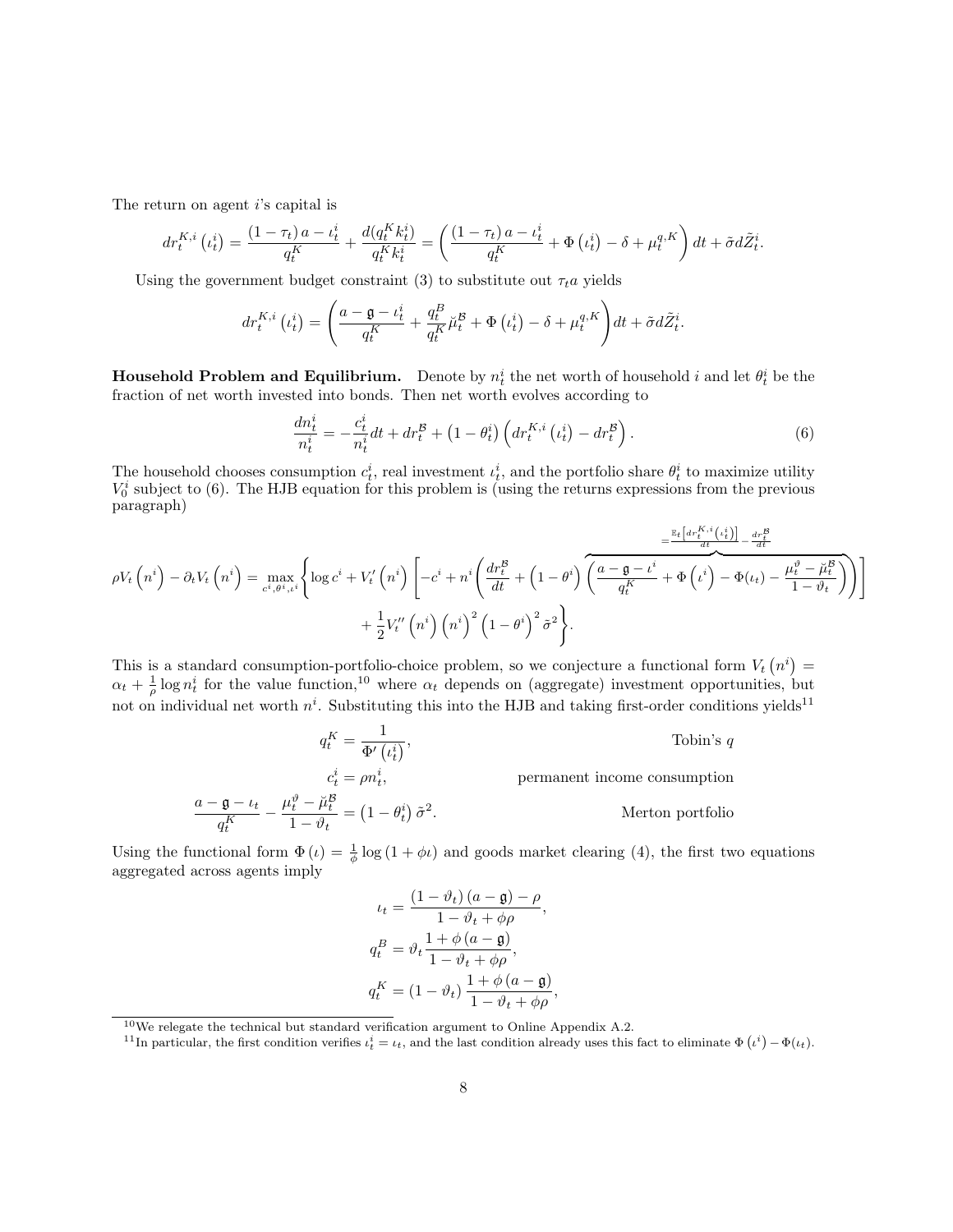which determines the equilibrium uniquely up to the nominal wealth share  $\vartheta_t$ . Bond market clearing and the fact that all households choose the same  $\theta_t^i$  imply  $\theta_t^i = \theta_t$  and substituting this and goods market clearing into the first-order condition for  $\theta^i$  gives the additional condition (after solving for  $\mu^{\vartheta}$ )

$$
\mu_t^{\vartheta} = \rho + \breve{\mu}_t^{\mathcal{B}} - (1 - \vartheta_t)^2 \tilde{\sigma}^2
$$

This is a backward equation for  $\vartheta_t$  that has been derived under the assumption that bonds have a positive value ( $\vartheta_t > 0$ ). In particular, in these cases multiplying the equation by  $\vartheta_t$  represents an equivalence transformation. Furthermore, if  $\vartheta_t = 0$ , then by no arbitrage agents must expect also  $\dot{\vartheta}_t = 0$ ; otherwise, they could earn an infinite risk-free return from investing into bonds. Consequently, the ODE

$$
\dot{\vartheta}_t = \left(\rho + \breve{\mu}_t^{\mathcal{B}} - \left(1 - \vartheta_t\right)^2 \tilde{\sigma}^2\right) \vartheta_t \tag{7}
$$

.

.

must hold along any equilibrium path, regardless of whether bonds have positive value or not.

**Steady-State Equilibria.** We now focus on government policies that hold  $\breve{\mu}^B$  and  $\tau$  constant over time and consider steady-state equilibria with constant  $q^B$  and  $q^K$  – and thus constant  $\vartheta$ . All such equilibria must solve equation (4) with  $\dot{\theta} = 0$ . The right-hand side is a third-order polynomial, so there are three solutions to this equation.  $\vartheta = 0$  is always a valid equilibrium. In this equilibrium, government bonds have no value,  $q^B = 0$ , the price level is infinite,  $P = \infty$ , and the government does not raise primary surpluses,  $\tau a = \mathfrak{g}$ . Substituting  $\vartheta = 0$  into the equations for  $\iota$ ,  $q^B$ , and  $q^K$  yields the nonmonetary steady state

$$
\iota^{0} = \frac{a - \mathfrak{g} - \rho}{1 + \phi \rho}, \qquad q^{B,0} = 0, \qquad q^{K,0} = \frac{1 + \phi(a - \mathfrak{g})}{1 + \phi \rho}.
$$

The other stationary solutions to (7) are  $1-\vartheta = \pm$  $\sqrt{\rho + \breve{\mu}^{\mathcal{B}}}$  $\frac{a^2 + \mu^2}{\tilde{\sigma}}$ . The "-" solution has always the property  $\vartheta >$ 1 and would therefore imply either a negative capital price (if  $q^B > 0$ ) or a negative value of government bonds. Both cases violate free disposal and therefore this solution cannot be a valid equilibrium. The remaining solution  $\vartheta = \frac{\tilde{\sigma} - \sqrt{\rho + \tilde{\mu}^B}}{\tilde{\sigma}}$  $\frac{\partial \rho + \tilde{\mu}^B}{\partial \tilde{\sigma}}$  corresponds to a valid equilibrium, if  $\tilde{\sigma} \ge \sqrt{\rho + \tilde{\mu}^B}$ . In this case, there is a second monetary steady state

$$
\iota = \frac{\sqrt{\rho + \breve{\mu}^{\mathcal{B}}}(a - \mathfrak{g}) - \rho\tilde{\sigma}}{\sqrt{\rho + \breve{\mu}^{\mathcal{B}}} + \phi\rho\tilde{\sigma}}, \qquad q^B = \frac{\left(\tilde{\sigma} - \sqrt{\rho + \breve{\mu}^{\mathcal{B}}}\right)(1 + \phi(a - \mathfrak{g}))}{\sqrt{\rho + \breve{\mu}^{\mathcal{B}}} + \phi\rho\tilde{\sigma}}, \qquad q^K = \frac{\sqrt{\rho + \breve{\mu}^{\mathcal{B}}}(1 + \phi(a - \mathfrak{g}))}{\sqrt{\rho + \breve{\mu}^{\mathcal{B}}} + \phi\rho\tilde{\sigma}}
$$

In the following we focus exclusively on this monetary steady state. In particular, from now on we make the assumption  $\tilde{\sigma} \geq \sqrt{\rho + \tilde{\mu}^B}$ . In Section 3.4 we show that an off-equilibrium modification to the fiscal policy rule can select this steady state as the unique equilibrium.

#### 3.2 Transversality Condition and Existence of a Bubble

In our model, government debt can have value even in the absence of primary surpluses ( $\ddot{\mu}^{\mathcal{B}} \ge 0$ ) because it has a bubble component. It provides a store of value that is free of idiosyncratic risk, which allows agents to self-insure against their risk exposure. In this subsection we discuss why the private-sector transversality condition may not rule out the existence of a bubble.

For each individual agent, the transversality condition,

$$
\lim_{T \to \infty} \mathbb{E} \left[ \xi_T^i n_T^i \right] = 0,
$$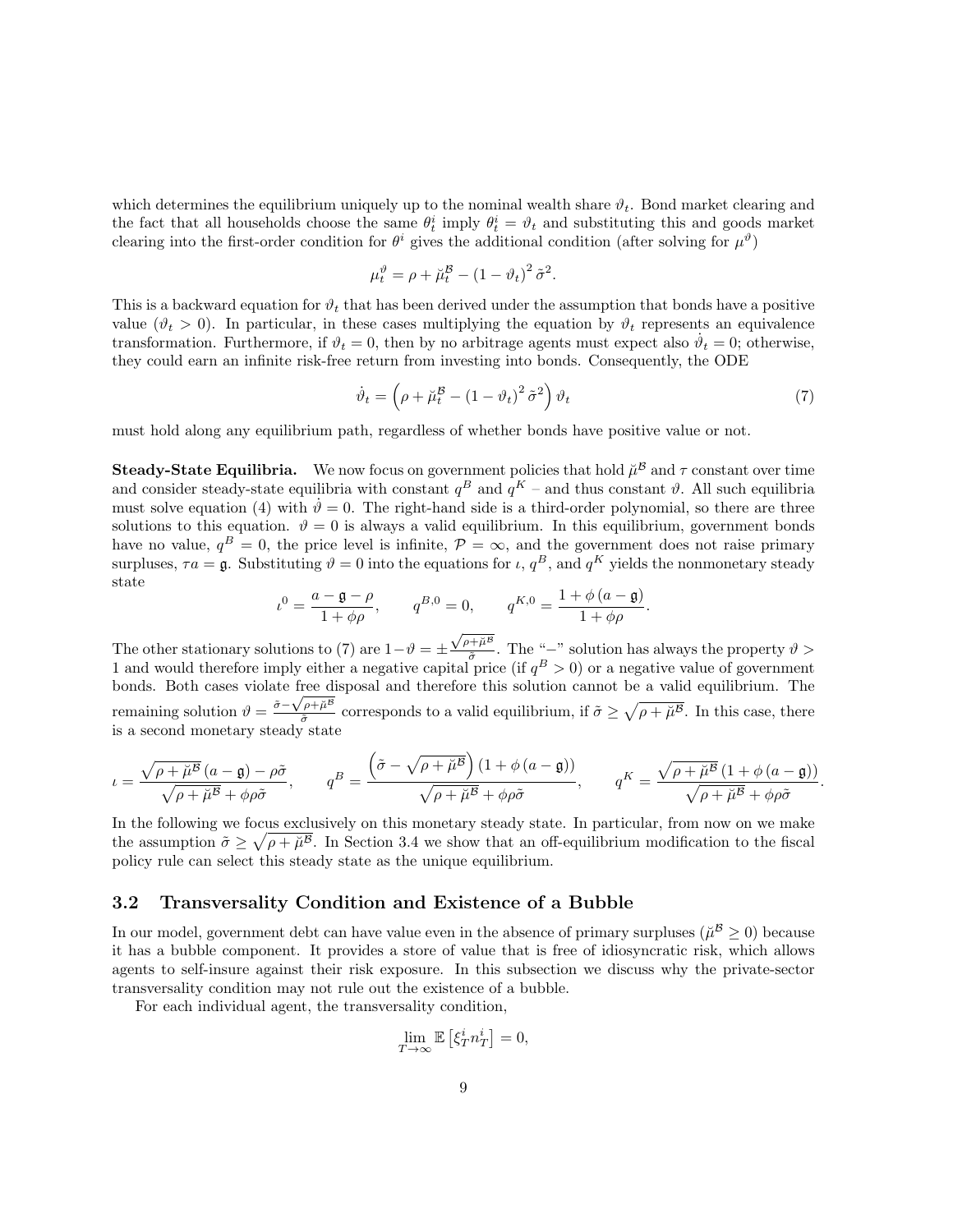is necessary for an optimal choice. We can write  $n_T^i = n_T^{b,i} + n_T^{k,i}$ , where  $n_T^{b,i}$  is bond wealth at time T and  $n_T^{k,i}$  is capital wealth at time T. Because  $n^{b,i}, n^{k,i} \geq 0$ , the transversality condition for total wealth also implies individual transversality conditions

$$
\lim_{T \to \infty} \mathbb{E} \left[ \xi_T^i n_T^{b,i} \right] = 0, \qquad \lim_{T \to \infty} \mathbb{E} \left[ \xi_T^i n_T^{k,i} \right] = 0
$$

for bond wealth and capital wealth, respectively. The former condition seems to suggest that there is a transversality condition on government bonds that should rule out a bubble. This argument overlooks that individual bond wealth  $n_T^{b,i}$  is optimally chosen to be risky, because agents constantly adjust their portfolio in response to idiosyncratic shocks. It is therefore discounted by the individual agent at a discount rate that takes into account the idiosyncratic risk. Specifically,  $n_T^{b,i} = \vartheta n_T^i$  and the SDF is  $\xi_T^i = e^{-\rho T} \frac{1}{n_T^i}$ , so  $\mathbb{E} \left[ \xi_T^i n_T^{b,i} \right] = e^{-\rho T} \vartheta$  and thus the individual transversality condition on bond wealth is trivially satisfied in the model. Yet, when valuing a marginal additional unit of bonds, the relevant discount rate from the perspective of all agents is the risk-free rate, because government bonds do not have idiosyncratic risk. Formally, the marginal time 0 valuation of any agent  $i$  of the entire time  $T$  bond wealth in the economy is

$$
\mathbb{E}\left[\xi_T^i \int n_T^{b,j} d\mathbf{j}\right] = \mathbb{E}\left[\xi_T^i q^B K_T\right] = e^{-r^f T} q^B K_T = e^{(g-r^f)T} q^B K_0
$$

and the latter expression does not converge to zero, if  $r^f \leq g$ .

Nothing in the model implies that the risk-free rate must necessarily be above the growth rate. Indeed, the growth rate of the economy equals the growth rate of capital,  $g = \Phi(t) - \delta$ , and the risk-free rate equals the return on bonds, by equation (5) (in steady state)

$$
r^f = \Phi(\iota) - \delta - \breve{\mu}^{\mathcal{B}} = g - \breve{\mu}^{\mathcal{B}}.
$$
\n(8)

Consequently,  $r^f \leq g$ , if  $\mu^g \geq 0$ . A nonnegative value of  $\mu^g$  is consistent with the existence condition of a monetary equilibrium,  $\tilde{\sigma} \geq \sqrt{\rho + \tilde{\mu}^B}$ , as long as idiosyncratic risk is sufficiently large.

#### 3.3 Mining the Bubble

In this section, we show how the government can mine a bubble, i.e., finance government expenditures without ever raising taxes for it.

Primary surplus is defined as  $T_t - G_t = \tau a K_t - \mathfrak{g} K_t =: sK_t$ . Due to our assumptions on fiscal policy, it grows at the same rate as K. From the government budget constraint (3),  $s = -\mu^B q^B$ . Hence, in our model the fiscal theory equation (1) reduces to (this time more precisely with a limit of the sum):<sup>12</sup>

$$
q^B K_0 = \lim_{T \to \infty} \left( \underbrace{\int_0^T e^{-(r^f - g)t} s K_0 dt}_{=:PV S_{0,T}} + e^{-(r^f - g)T} q^B K_0 \right).
$$

Provided  $q^B > 0$ , equation (8) implies precisely three cases:<sup>13</sup>

<sup>&</sup>lt;sup>12</sup>Since the model does not include "narrow" money, there is no  $\Delta i$  term.

<sup>&</sup>lt;sup>13</sup>The apparent dichotomy, a positive bubble value and nonnegative surpluses or positive surpluses and no bubble, is due to the steady-state nature of our analysis. In a more general model, a positive present value of surpluses and a bubble can coexist.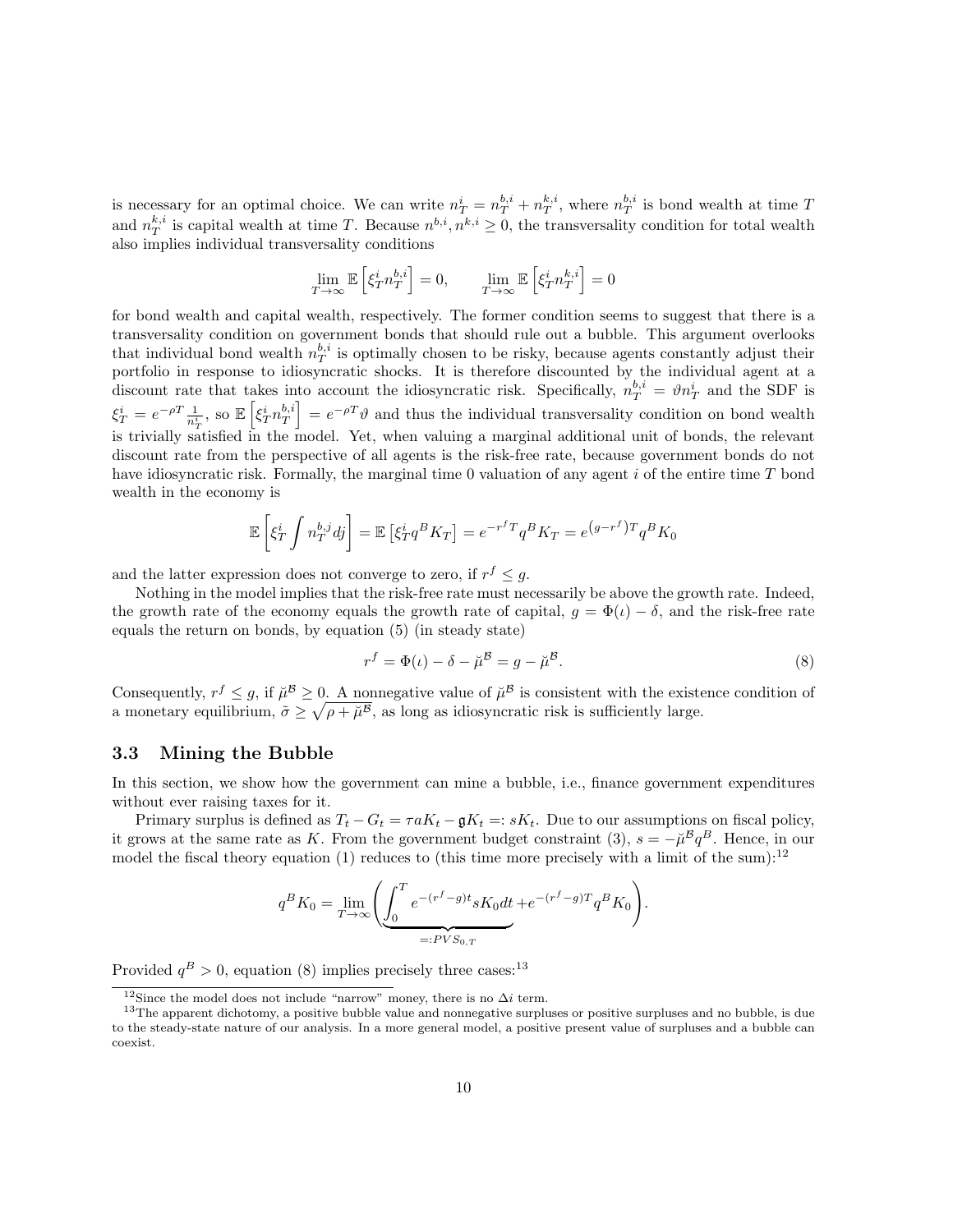- 1.  $s > 0$ ,  $\mu^{\mathcal{B}} < 0$ : then  $r^f > g$ ,  $PVS_{0,\infty} > 0$  and a bubble cannot exist. This is the "conventional" situation considered in the literature.
- 2.  $s = \mu^{\mathcal{B}} = 0$ : then  $r^f = g$ ,  $PVS_{0,\infty} = 0$  and there is a finite positive bubble whose value exactly equals  $q<sup>B</sup> K<sub>0</sub>$  and grows over time at the growth rate/risk-free rate.
- 3.  $s < 0, \tilde{\mu}^{\mathcal{B}} > 0$ : then  $r^f < g$  and thus the integral  $PVS_{0,T}$  converges to  $-\infty$  as  $T \to \infty$ . Yet,  $q<sup>B</sup>$  is still positive, which is only possible if there is an offsetting infinite positive bubble. These infinite values do not violate any no-arbitrage condition and are also not otherwise economically problematic, since the bubble cannot be traded separately from the claim on surpluses. Both are necessarily bundled in the form of government bonds. As long as  $\frac{B_t}{P_t} = q^B K_t$  is determined and finite in equilibrium, the model remains economically and mathematically sensible despite the infinite values in the decomposition of the value of government bonds.<sup>14</sup>

In all three cases, the (possible) presence of a bubble grants the government some extra leeway. Clearly in case 3, the government can run a perpetual deficit, "mine the bubble" and never has to raise taxes to fully fund all government expenditures. In case 2, the existence of the bubble is beneficial, because the value of government debt is positive – allowing agents to share part of their idiosyncratic risk – despite the fact that the present value of primary surpluses is zero. Even in case 1, government debt is more sustainable since an unexpected drop of primary surpluses to zero results in a bubble instead of a total collapse of the value of debt.

#### 3.4 Price Level Determination, Uniqueness, and Off-Equilibrium Policy

The key equation (1) of the fiscal theory of the price level without a bubble term can be solved for the price level as a function of the present value of primary surpluses and the outstanding quantity of nominal government debt. For a given real allocation and initial quantity of debt, this equation alone therefore pins down the price level.<sup>15</sup> In the fiscal theory with a bubble, this is no longer true because the size of the bubble is not determined by the present value identity itself. Instead, goods market clearing determines the price level. A larger real value of bonds, holding taxes constant, means bonds represent more net wealth for the private sector, which increases consumption demand through a wealth effect. The equilibrium price level is the price level at which consumption demand equals consumption supply.<sup>16</sup> The fiscal theory equation itself determines the size of the bubble as the residual value of government debt that is not explained by the present value of primary surpluses.

As a consequence, the presence of a bubble makes price level determination based on fiscal dominance more challenging because it eliminates the simple one-to-one relationship between the present value of primary surpluses and the price level. Even making primary surpluses completely exogenous may not be sufficient to determine the price level uniquely if government policy fails to pin down the value of the

<sup>&</sup>lt;sup>14</sup>However, surpluses s cannot become arbitrarily small, because  $q^B$  is decreasing in  $\tilde{\mu}^B$  and reaches zero at the finite value  $\tilde{\mu}^{\mathcal{B}} = \tilde{\sigma}^2 - \rho$ ; there is a Laffer curve for bubble mining.

<sup>&</sup>lt;sup>15</sup>This conclusion does not rely on the assumption of fiscal dominance. Assuming fiscal dominance just ensures that surpluses do not react too strongly to the price level to make the "given real allocation" the only possible equilibrium allocation.

 $16$ The same mechanism is present in the fiscal theory without a bubble, but it may not be as clearly visible because one can mechanically solve the model by reading off the price level from the fiscal theory equation.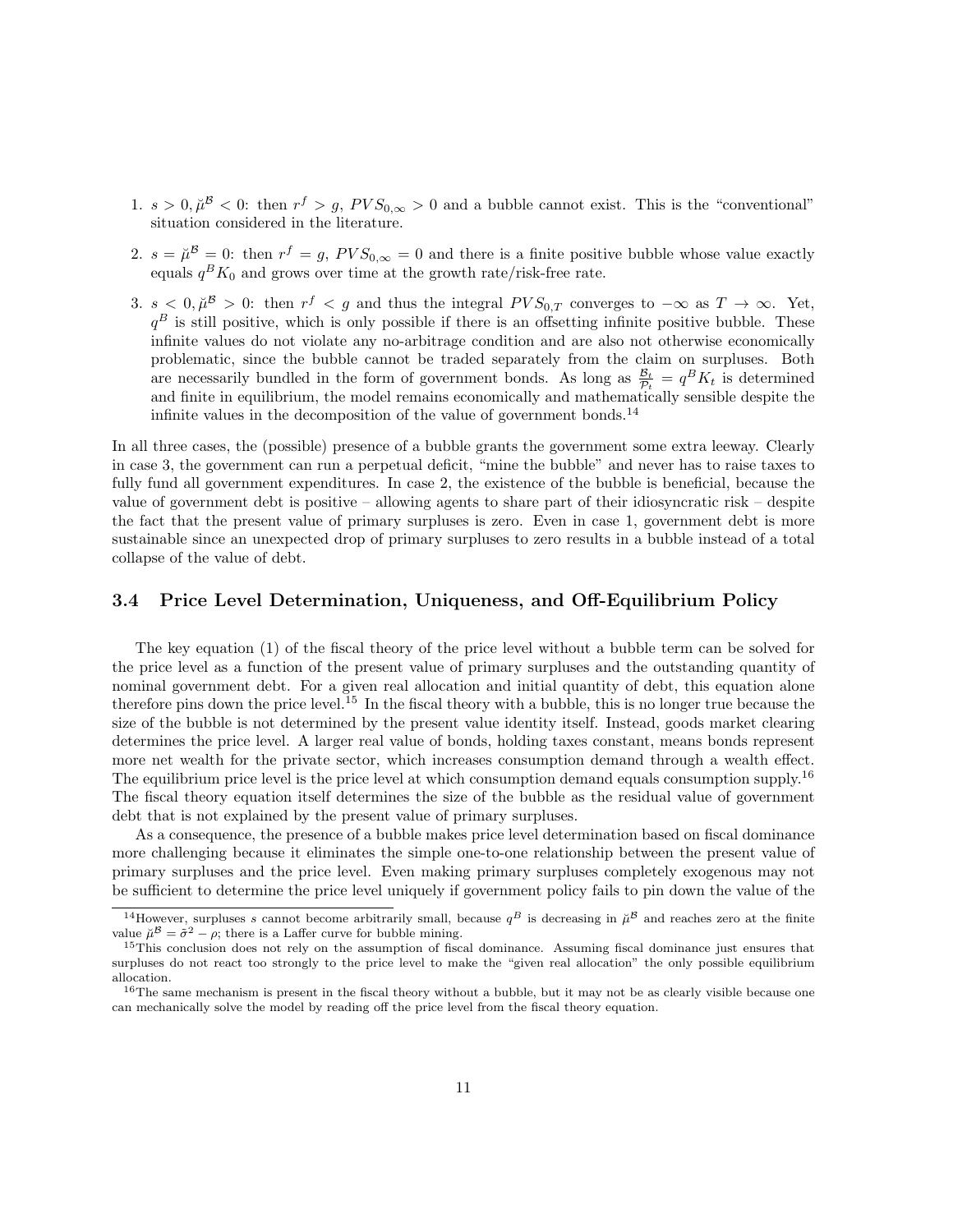bubble. The same path of surpluses can be consistent with multiple paths for the bubble value and thus with multiple initial price levels.<sup>17</sup>

The steady state equilibria derived above are consistent with a policy that fixes  $\mu^{\mathcal{B}}$  at a constant level and adjusts taxes  $\tau$  such that the government budget constraint (3) holds after any price history.<sup>18</sup> While simple, such a policy is clearly inadequate to determine the price level. This is evident from the existence of a nonmonetary equilibrium in which nominal government bonds are worthless  $(q^B = 0)$ . However, government policy can easily be modified off-equilibrium to select the monetary steady state as the unique equilibrium.<sup>19</sup> To see this, recall that along any equilibrium path ODE  $(7)$  must hold. The converse is also true, provided  $\vartheta$  is contained in [0, 1]:

**Lemma 1.** An absolutely continuous function  $[0, \infty) \to [0, 1], t \mapsto \vartheta_t$  corresponds to a model equilibrium, if and only if it satisfies equation (7).

Above, we have already provided the proof that equation (7) is necessary for an equilibrium. The proof of sufficiency requires (1) that equilibrium prices  $q^B$  and  $q^K$  consistent with market clearing can be expressed as a function of  $\vartheta$  (see above) and (2) a number of technical arguments verifying that the resulting equilibrium satisfies all optimal choice conditions of households (see Online Appendix A.3).

With constant  $\mu^{\mathcal{B}}$ , there is a continuum of solution paths for  $\vartheta$  consistent with the requirement in Lemma 1, which can be indexed by the initial value  $\vartheta_0 \in [0, \vartheta^*]$ , where  $\vartheta^* := \frac{\sqrt{\rho + \breve{\mu}^{\beta}}}{\tilde{\sigma}}$  $\frac{\partial^{\pi} \mu}{\partial \sigma}$  denotes the monetary steady-state level of  $\vartheta$ . For any initial value but the right endpoint,  $\vartheta$  asymptotically converges to 0.<sup>20</sup> Conversely, if for some reasons agents expected that the equilibrium value of  $\vartheta$  could never fall below a positive threshold  $\hat{v} > 0$ , then all equilibria but the monetary steady state  $\hat{v}_0 = \hat{v}^*$  could be ruled out.

These considerations suggest a simple off-equilibrium modification of the fiscal policy rule to achieve equilibrium uniqueness: fix an arbitrary threshold  $0 < \vartheta < \vartheta^*$  and, whenever  $\vartheta$  falls below  $\vartheta$ , switch from a constant debt growth rule (constant  $\check{\mu}^{\mathcal{B}}$ ) to a positive surplus rule with a constant output tax rate  $\tau > g/a$  for as long as  $\vartheta \leq \vartheta$ . From the government budget constraint (3) it follows that under this modified fiscal policy ODE (7) becomes

$$
\dot{\vartheta}_t = \begin{cases} \left(\rho - \left(1 - \vartheta_t\right)^2 \tilde{\sigma}^2 + \breve{\mu}^B\right) \vartheta_t, & \vartheta_t > \underline{\vartheta} \\ \left(\rho - \left(1 - \vartheta_t\right)^2 \tilde{\sigma}^2\right) \vartheta_t - \left(\tau a - \mathfrak{g}\right) \frac{1 - \vartheta_t + \varphi \rho}{1 + \varphi \breve{a}}, & \vartheta_t \le \underline{\vartheta} \end{cases}.
$$

It is easy to see that this modified ODE has a strictly negative left-hand side on the interval  $[0, \vartheta^*)$ including the left endpoint, and therefore all solutions that start inside this interval turn negative in finite time. By Lemma 1, the only possible equilibrium path for  $\vartheta$  is therefore the steady-state equilibrium  $\vartheta = \vartheta^*$ .

The above rule modifies fiscal policy only off-equilibrium, whereas along the equilibrium path of the remaining unique equilibrium the government is free to choose any debt growth rate net of interest

<sup>&</sup>lt;sup>17</sup>In an augmented version of our model with lump-sum taxes, Ricardian equivalence holds and thus changing the path of lump-sum taxes does not affect the equilibrium allocations otherwise, including the real value of the bubble. To the extent that (exogenous) surpluses are raised using lump-sum taxes, not capital taxation, both the no-bubble steady state and the bubble steady state are valid steady-state equilibria of this augmented model, but they imply different initial price levels.

<sup>&</sup>lt;sup>18</sup>We have opted not to choose the opposite specification where  $\tau$  is constant and  $\tilde{\mu}^B$  adjusts to make the government budget constraint hold because this is only a valid policy specification, if  $\tau \geq 0$ . For  $\tau < 0$ , there are histories of prices in which no value of  $\check{\mu}^{\mathcal{B}}$  is consistent with equation (3) (e.g.  $\mathcal{P} = \infty$ , i.e., the moneyless equilibrium).

<sup>&</sup>lt;sup>19</sup>Here, we focus on equilibria that are deterministic and feature absolutely continuous price paths. With additional technical arguments, one can also rule out non-time-continuous equilibria and equilibria driven by sunspot noise.

<sup>&</sup>lt;sup>20</sup>This is implied by the fact that the right-hand side of equation (1) is negative for all  $\vartheta_t \in (0, \vartheta^*)$ .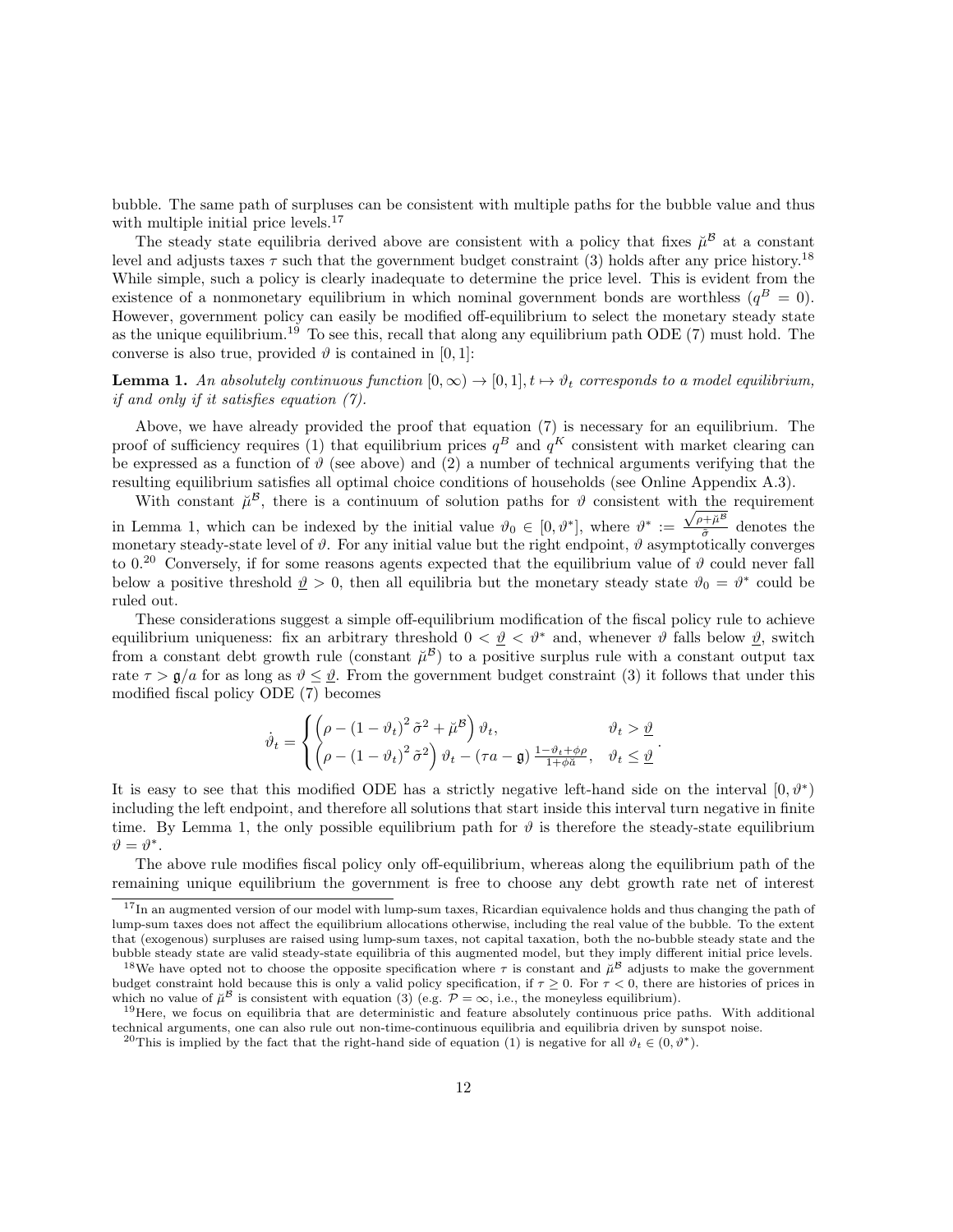payments  $\mu^g$ . This raises questions about the credibility and fiscal capacity to promise off-equilibrium surpluses. These issues are beyond the scope of the present paper.

We close this section by commenting on an apparent disagreement of our result with the analysis of Bassetto and Cui (2018) in the context of a dynamically inefficient OLG model. They study constant tax policies that are not contingent on the price level and conclude that "the FTPL breaks down in [their] OLG economy" (p. 13). This is fully consistent with the discussion in this section which highlights that contingent policy is required to obtain uniqueness of the price level. In order to back the bubble in equilibrium, the government must commit to off-equilibrium taxation that replaces the value of the bubble by a present value of primary surpluses. Constant tax policies are insufficient for this purpose.<sup>21</sup>

### 4 Conclusion

This paper integrates the typically ignored bubble term in the FTPL equation, which is necessary to explain low inflation in countries with persistently negative primary surpluses. Brunnermeier, Merkel, and Sannikov (2020) argue that this model provides a tractable framework to discuss and evaluate Modern Monetary Theory and enrich the debate on sovereign debt sustainability analysis. The analysis can also be easily extended to include a transaction role of money. In this case "narrow money" has an interest rate advantage  $\Delta i = i - i^M$ , which constitutes another source of seigniorage besides the "bubble" mining" emphasized in this paper.

### References

- Abel, A. B., N. G. Mankiw, L. H. Summers, and R. J. Zeckhauser (1989): "Assessing Dynamic Efficiency: Theory and Evidence," The Review of Economic Studies, 56(1), 1–19.
- BASSETTO, M., AND W. CUI (2018): "The Fiscal Theory of the Price Level in a World of Low Interest Rates," Journal of Economic Dynamics and Control, 89, 5–22.
- BEWLEY, T. F. (1980): "The Optimum Quantity of Money," in *Models of Monetary Economies*, ed. by J. H. Kareken, and N. Wallace, pp. 169–210. Federal Reserve Bank of Minneapolis.
- BLANCHARD, O. J. (1985): "Debt, Deficits, and Finite Horizons," Journal of Political Economy, 93(2), 223–247.
	- $-$  (2019): "Public Debt and Low Interest Rates," American Economic Review, 109(4), 1197–1229.
- BRUNNERMEIER, M. K., S. MERKEL, AND Y. SANNIKOV (2020): "The limits of modern monetary theory," Unpublished.

BRUNNERMEIER, M. K., AND Y. SANNIKOV (2016a): "The I theory of money," Princeton University mimeo.

<sup>&</sup>lt;sup>21</sup>In addition, even positive primary surpluses are associated with equilibrium multiplicity in the OLG economy of Bassetto and Cui (2018), whereas in our model the constant tax policy with  $\tau > g/a$  selects a unique equilibrium. This is due to a difference in assumptions: while we assume here that the government does not lend to the private sector, they allow for such lending, thereby effectively validating additional equilibrium paths that lead to a steady state with a negative value of debt. Because a government can simply refuse to lend to the private sector, this type of multiplicity is easily avoided by modifying government policy.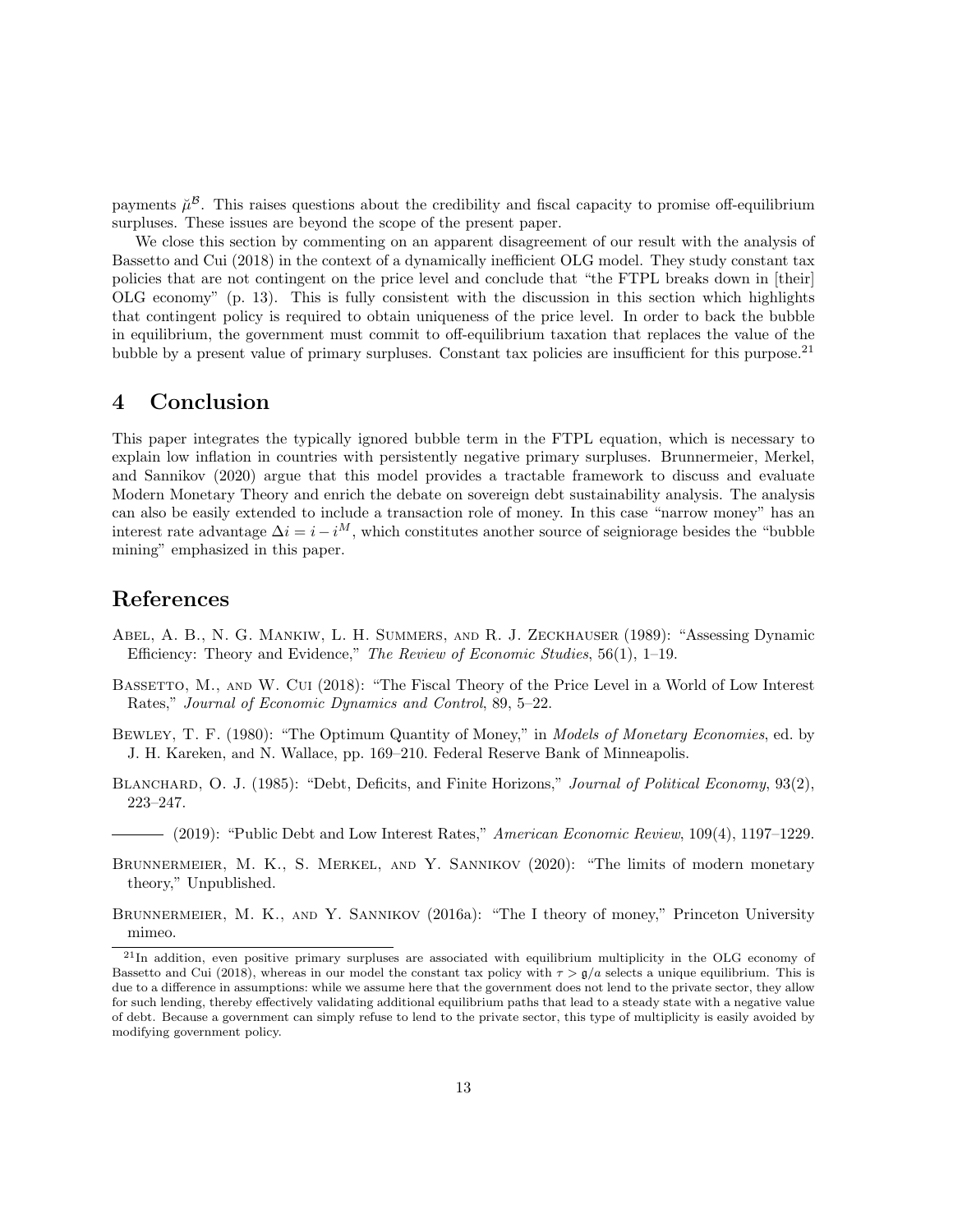(2016b): "On the optimal inflation rate," American Economic Review, 106(5), 484–89.

- Di Tella, S. (2019): "Risk Premia and the Real Effects of Money," Stanford University mimeo.
- Geerolf, F. (2013): "Reassessing Dynamic Efficiency," UCLA mimeo.
- HILSCHER, J., A. RAVIV, AND R. REIS (2014): "Inflating away the public debt? An empirical assessment," NBER Working Paper 20339.
- Jiang, Z., H. Lustig, S. Van Nieuwerburgh, and M. Z. Xiaolan (2019): "The US Public Debt Valuation Puzzle," NBER Working Paper 26583.
- LEEPER, E., AND C. LEITH (2016): "Understanding Inflation as a Joint Monetary–Fiscal Phenomenon," in Handbook of Macroeconomics, ed. by J. B. Taylor, and H. Uhlig, vol. 2, chap. 30, pp. 2305–2415. Elsevier.
- Leeper, E. M. (1991): "Equilibria under 'active'and 'passive'monetary and fiscal policies," Journal of Monetary Economics, 27(1), 129–147.
- MARTIN, A., AND J. VENTURA (2018): "The macroeconomics of rational bubbles: a user's guide," Annual Review of Economics, 10, 505–539.
- MIAO, J. (2014): "Introduction to economic theory of bubbles," *Journal of Mathematical Economics*, 53, 130–136.
- Reis, R. (2019): "Can the Central Bank Alleviate Fiscal Burdens?," in The Oxford Handbook of the Economics of Central Banking, ed. by D. G. Mayes, P. L. Siklos, and J.-E. Sturm, chap. 5, pp. 131–170. Oxford University Press.
- Samuelson, P. A. (1958): "An exact consumption-loan model of interest with or without the social contrivance of money," Journal of Political Economy, 66(6), 467–482.
- Sims, C. A. (1994): "A simple model for study of the determination of the price level and the interaction of monetary and fiscal policy," Economic Theory, 4(3), 381–399.

(2019): "Optimal Fiscal and Monetary Policy with Distorting Taxes," Griswold Center for Economic Policy Studies, Working Paper No. 256.

WOODFORD, M. (1995): "Price-level determinacy without control of a monetary aggregate," Carnegie-Rochester Conference Series on Public Policy, 43, 1–46.

Cochrane, J. H. (2019): "The Fiscal Theory of the Price Level," Book Draft.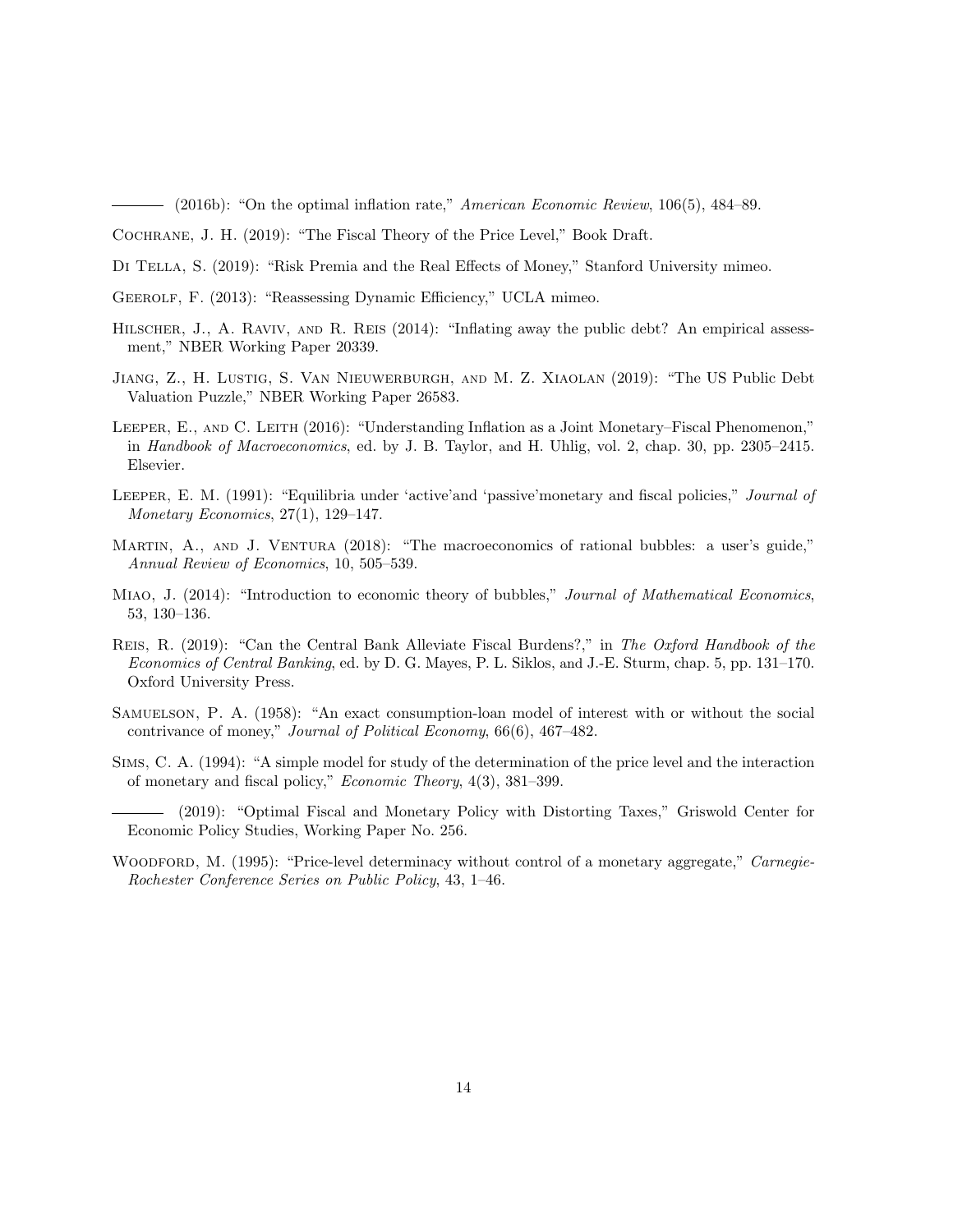### A Online Appendix

### A.1 Derivation of the Continuous-time Fiscal Theory Equation (Equation (1))

As in the discrete-time case, the derivation of the fiscal theory equation starts with the government flow budget constraint, which here is

$$
\left(\mu_t^{\mathcal{B}}\mathcal{B}_t + \mu_t^{\mathcal{M}}\mathcal{M}_t + \mathcal{P}_tT_t\right)dt = \left(i_t\mathcal{B}_t + i_t^m\mathcal{M}_t + \mathcal{P}_tG_t\right)dt,
$$

where  $\mathcal{B}_t$ ,  $\mathcal{M}_t$ ,  $T_t$ ,  $G_t$ ,  $i_t$  and  $i_t^m$  have the same meaning as in the main text and  $\mu_t^{\mathcal{B}}$ ,  $\mu_t^{\mathcal{M}}$  are the growth rates of nominal bonds and money, respectively.<sup>22</sup> Multiplying the budget constraint by the nominal SDF  $\xi_t/\mathcal{P}_t$  and rearranging yields

$$
\left( \left( \mu_t^{\mathcal{B}} - i_t \right) \frac{\xi_t}{\mathcal{P}_t} \mathcal{B}_t + \left( \mu_t^{\mathcal{M}} - i_t \right) \frac{\xi_t}{\mathcal{P}_t} \mathcal{M}_t \right) dt = -\xi_t \left( (T_t - G_t) + \Delta i_t \frac{\mathcal{M}_t}{\mathcal{P}_t} \right) dt. \tag{9}
$$

Next, Ito's product rule implies

$$
d\left(\frac{\xi_t}{\mathcal{P}_t}\mathcal{B}_t\right) = \left(\mu_t^{\mathcal{B}} - i_t\right) \frac{\xi_t}{\mathcal{P}_t}\mathcal{B}_t dt + \frac{\xi_t}{\mathcal{P}_t}\mathcal{B}_t \left(\frac{d\left(\xi_t/\mathcal{P}_t\right)}{\xi_t/\mathcal{P}_t} + i_t dt\right),
$$
  

$$
d\left(\frac{\xi_t}{\mathcal{P}_t}\mathcal{M}_t\right) = \left(\mu_t^{\mathcal{M}} - i_t\right) \frac{\xi_t}{\mathcal{P}_t}\mathcal{M}_t dt + \frac{\xi_t}{\mathcal{P}_t}\mathcal{M}_t \left(\frac{d\left(\xi_t/\mathcal{P}_t\right)}{\xi_t/\mathcal{P}_t} + i_t dt\right).
$$

Solving these last two equations for  $(\mu_t^B - i_t) \frac{\xi_t}{\mathcal{P}_t} \mathcal{B}_t dt$  and  $(\mu_t^{\mathcal{M}} - i_t) \frac{\xi_t}{\mathcal{P}_t} \mathcal{M}_t dt$ , respectively, and substituting the results into equation (9) yields (after rearranging)

$$
d\left(\frac{\xi_t}{\mathcal{P}_t}\left(\mathcal{B}_t+\mathcal{M}_t\right)\right)=-\xi_t\left(\mathcal{P}_t\left(T_t-G_t\right)+\Delta i_t\mathcal{M}_t\right)dt+\xi_t\frac{\mathcal{B}_t+\mathcal{M}_t}{\mathcal{P}_t}\left(\frac{d\left(\xi_t/\mathcal{P}_t\right)}{\xi_t/\mathcal{P}_t}+i_tdt\right),
$$

or in integral form

$$
\xi_T \frac{\mathcal{B}_T + \mathcal{M}_T}{\mathcal{P}_T} - \xi_t \frac{\mathcal{B}_t + \mathcal{M}_t}{\mathcal{P}_t} = -\int_t^T \xi_s (T_s - G_s) ds - \int_t^T \xi_s \Delta i_s \frac{\mathcal{M}_s}{\mathcal{P}_s} ds + \int_t^T \xi_s \frac{\mathcal{B}_s + \mathcal{M}_s}{\mathcal{P}_s} \left( \frac{d(\xi_s/\mathcal{P}_s)}{\xi_s/\mathcal{P}_s} + i_s dt \right)
$$

.

Up to this point, we have merely rearranged and integrated the government budget constraint. To derive the fiscal theory equation, the literature proceeds by using two equilibrium conditions. First, if the nominal SDF  $\xi/\mathcal{P}$  prices the government bonds, then its expected rate of change must be the negative of the nominal interest rate. Then, the last stochastic integral on the right must be a martingale and disappears when taking conditional time-t expectations  $E_t[\cdot]$ . Second, a private-sector transversality condition is invoked to eliminate a terminal value of government debt when passing to the limit  $T \to \infty$ . We perform the first operation, but do not want to restrict attention to environments where transversality can rule out a nonzero discounted terminal value. When taking the limit  $T \to \infty$ , we therefore arrive at the more general equation (1).

<sup>&</sup>lt;sup>22</sup>Here we abstract from long-term bonds and the possibility of taxes, spending, and adjustments in  $\beta$  and  $\mathcal M$  that are not absolutely continuous over time (e.g., lumpy adjustments in response to a Poisson shock). Such elements could be easily added, but require more complicated notation without generating additional insights for our purposes.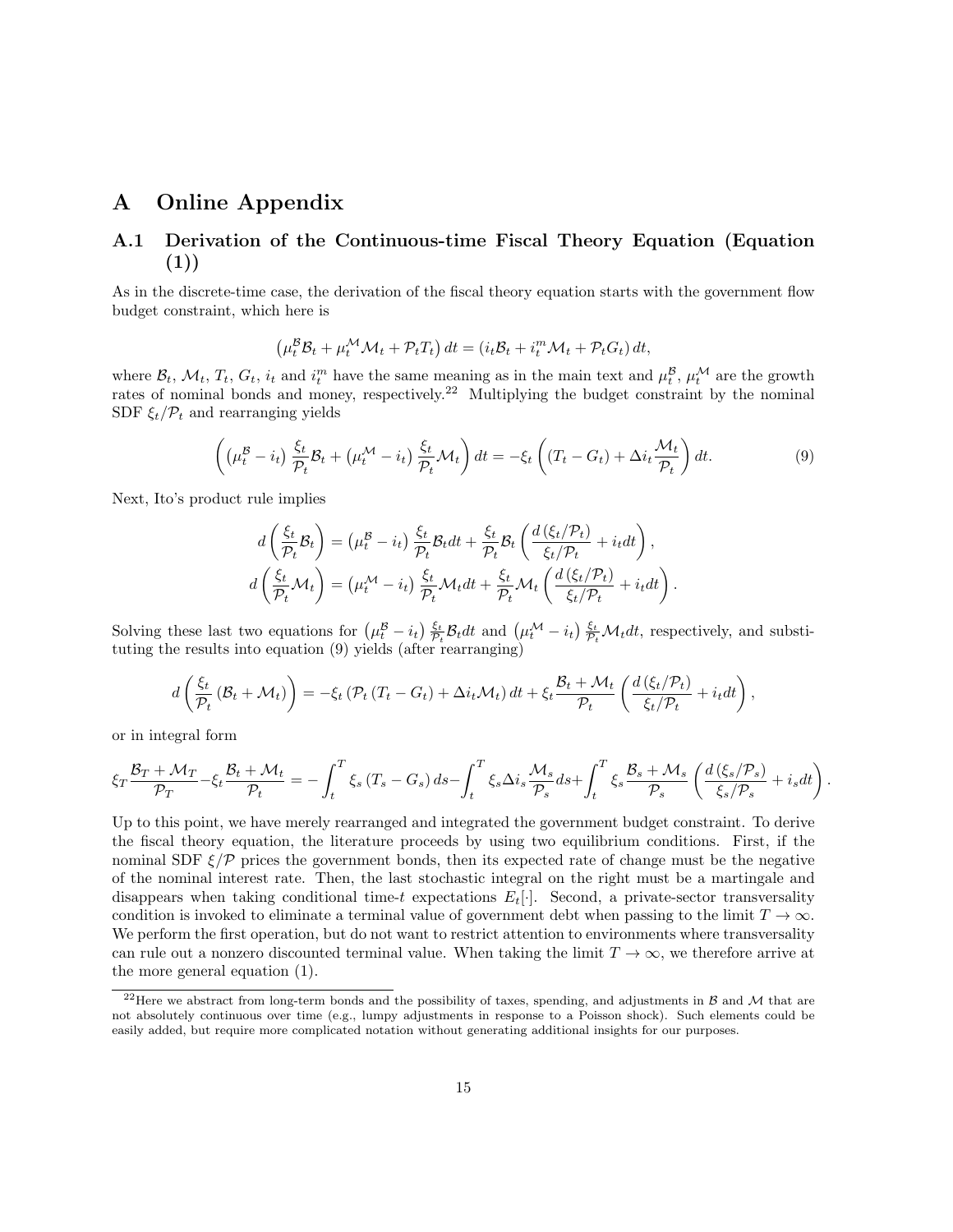#### A.2 Verification Argument for the Value Function

While one could adjust standard verification arguments for HJB equations, we present here a more direct verification proof for the functional form  $V_t(n^i) = \alpha_t + \frac{1}{\rho} \log n^i$  that does not make reference to the HJB equation. In what follows, we drop all  $i$  superscripts as we always consider a single household's decision problem. Taking return processes  $dr_t^{\mathcal{B}}, dr_t^K(\iota_t)$  as given, the household chooses  $c, \theta, \iota$  to maximize

$$
\mathbb{E}\left[\int_0^\infty e^{-\rho t}\log c_t dt\right]
$$

subject to the net worth evolution (6). For any  $n > 0$ , denote by  $V_0(n) := \sup_{\{c_t, \theta_t, \iota_t\}} \mathbb{E} \left[ \int_0^\infty e^{-\rho t} \log c_t dt \right]$ the optimal objective at  $t = 0^{23}$ , if  $n_0 = n$ . To make the dependence of  $n_t$  on  $n_0$  and the chosen policy  $\{c_t, \theta_t, \iota_t\}$  explicit, we write furthermore  $n_t^{c,\theta,\iota}(n_0)$  instead of just  $n_t$ .

We first prove the following auxiliary result: if  $n^{(1)}, n^{(2)} > 0$  and  $\{c_t^{(1)}, \theta_t^{(1)}, \iota_t^{(1)}\}$  is an admissible policy for initial wealth  $n_0 = n^{(1)}$ , then  $c_t^{(2)} := \frac{n^{(2)}}{n^{(1)}} c_t^{(1)}$ ,  $\theta_t^{(2)} := \theta_t^{(1)}$ ,  $\iota_t^{(2)} := \iota_t^{(1)}$  is an admissible policy for initial wealth  $n_0 = n^{(2)}$  and  $n_t^{c^{(2)}, \theta^{(2)}, \iota^{(2)}}(n^{(2)}) = \frac{n^{(2)}}{n^{(1)}} n_t^{c^{(1)}, \theta^{(1)}, \iota^{(1)}}(n^{(1)})$ . Indeed, if  $\{c_t^{(1)}, \theta_t^{(1)}, \iota_t^{(1)}\}$  is admissible for  $n_0 = n^{(1)}$ , then  $n_t^{(1)} := n_t^{c^{(1)}, \theta^{(1)}, \iota^{(1)}}(n^{(1)})$  must be strictly positive and satisfy equation (6), i.e.,

$$
dn_t^{(1)} = -c_t^{(1)}dt + n_t^{(1)}\left(dr_t^{\mathcal{B}} + \left(1 - \theta_t^{(1)}\right)\left(dr_t^K\left(\iota_t^{(1)}\right) - dr_t^{\mathcal{B}}\right)\right).
$$

Then  $n_t^{(2)} := \frac{n^{(2)}}{n^{(1)}} n_t^{(1)}$  is also strictly positive and satisfies the equation

$$
dn_t^{(2)} = \frac{n^{(2)}}{n^{(1)}} dn_t^{(1)} = -\frac{n^{(2)}}{n^{(1)}} c_t^{(1)} dt + \frac{n^{(2)}}{n^{(1)}} n_t^{(1)} \left( dr_t^{\mathcal{B}} + \left( 1 - \theta_t^{(1)} \right) \left( dr_t^K \left( \iota_t^{(1)} \right) - dr_t^{\mathcal{B}} \right) \right),
$$

which is exactly equation (6) for the policy choice  $\{c_t^{(2)}, \theta_t^{(2)}, \iota_t^{(2)}\}$ . Because in addition  $n_0^{(2)} = \frac{n^{(2)}}{n^{(1)}} n_0^{(1)} =$  $n^{(2)}$ ,  $\{n_t^{(2)}\}$  is the solution to (6) with policy  $\{c_t^{(2)}, \theta_t^{(2)}, c_t^{(2)}\}$  and initial condition  $n_0 = n^{(2)}$ , that is  $n_t^{c^{(2)}, \theta^{(2)}, \iota^{(2)}}(n^{(2)}) = \frac{n^{(2)}}{n^{(1)}} n_t^{(1)},$  which proves the auxiliary result.

Next, let  $\varepsilon > 0$  be arbitrary and again  $n^{(1)}, n^{(2)} > 0$ . By the definition of  $V_0(n^{(1)})$ , we can choose admissible policies  $\{c_t, \theta_t, \iota_t\}$  for  $n_0 = n^{(1)}$ , such that

$$
\mathbb{E}\left[\int_0^\infty e^{-\rho t} \log c_t dt\right] + \varepsilon \ge V_0\left(n^{(1)}\right). \tag{10}
$$

<sup>&</sup>lt;sup>23</sup>The verification argument for any initial time  $t > 0$  is identical. For notational convenience, we therefore restrict attention to  $t = 0$ .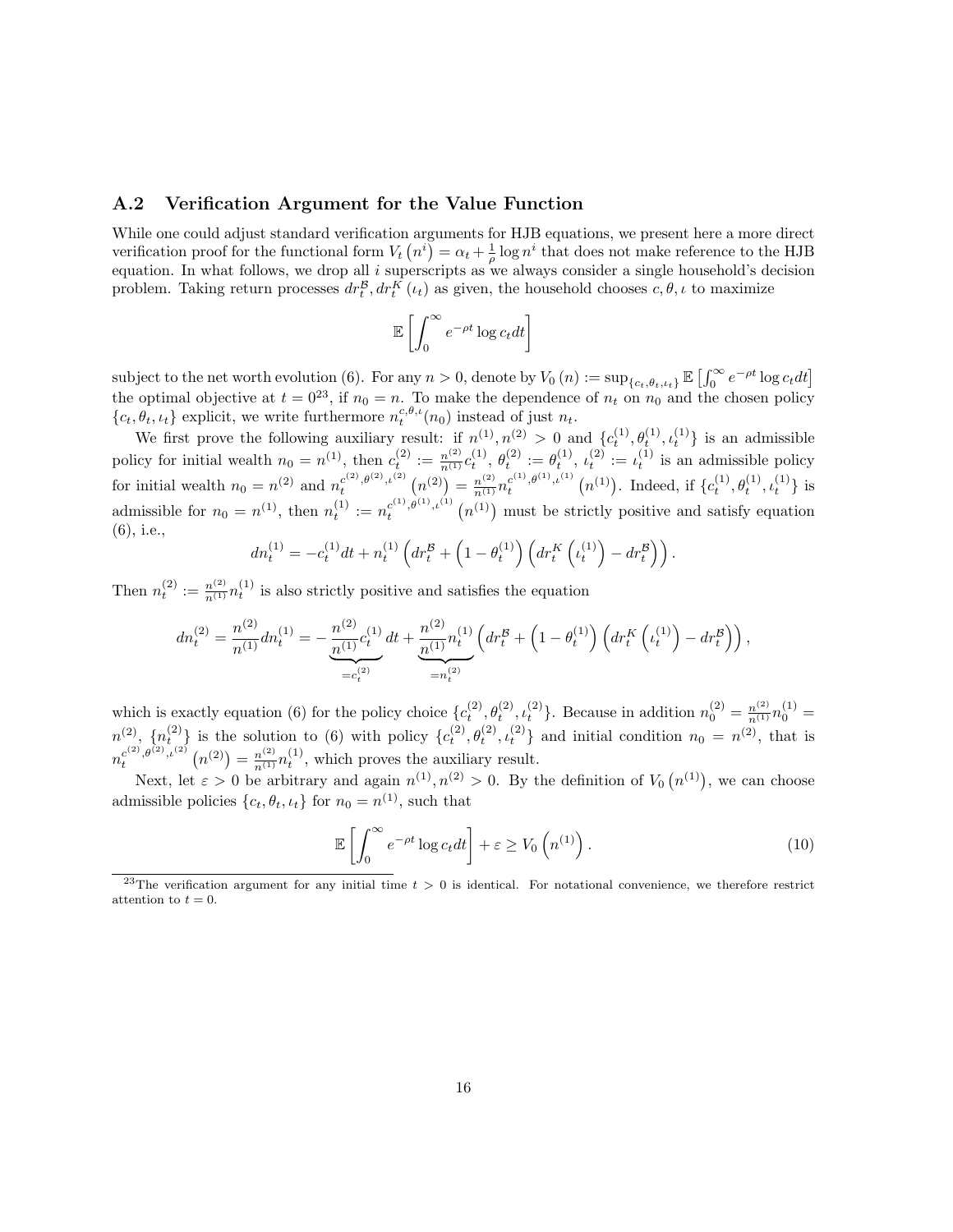By the previous auxiliary result,  $\{\frac{n^{(2)}}{n^{(1)}}c_t, \theta_t, \iota_t\}$  is then an admissible policy for  $n_0 = n^{(2)}$  and thus

$$
V_0(n^{(2)}) \geq \mathbb{E}\left[\int_0^\infty e^{-\rho t} \log\left(\frac{n^{(2)}}{n^{(1)}}c_t\right)dt\right]
$$
  
=  $\mathbb{E}\left[\int_0^\infty e^{-\rho t} \log\left(\frac{n^{(2)}}{n^{(1)}}\right)dt\right] + \mathbb{E}\left[\int_0^\infty e^{-\rho t} \log c_t dt\right]$   
=  $\frac{1}{\rho} \log\left(\frac{n^{(2)}}{n^{(1)}}\right) + \mathbb{E}\left[\int_0^\infty e^{-\rho t} \log c_t dt\right]$   
 $\geq \frac{1}{\rho} \log n^{(2)} - \frac{1}{\rho} \log n^{(1)} + V_0(n^{(1)}) - \varepsilon,$ 

where the last inequality follows from  $(10)$ . In total, this argument implies the value function inequality

$$
V_0(n^{(2)}) + \frac{1}{\rho} \log n^{(1)} \ge V_0(n^{(1)}) + \frac{1}{\rho} \log n^{(2)} - \varepsilon
$$

for any arbitrary  $n^{(1)}, n^{(2)}, \varepsilon > 0$ . Because  $\varepsilon > 0$  was arbitrary, the inequality must then also hold for  $\varepsilon = 0$ . Because  $n^{(2)}$ ,  $n^{(1)}$  were arbitrary, the inequality must still hold, when the roles of  $n^{(1)}$  and  $n^{(2)}$ are interchanged. Taking both facts together implies the equality

$$
V_0\left(n^{(2)}\right) + \frac{1}{\rho}\log n^{(1)} = V_0\left(n^{(1)}\right) + \frac{1}{\rho}\log n^{(2)}.\tag{11}
$$

To complete the proof, choose  $n^{(2)} = n$ ,  $n^{(1)} = 1$  in equation (11), which implies

$$
V_0(n) = V_0(1) + \frac{1}{\rho} \log n.
$$

Consequently, with the definition  $\alpha_0 := V_0(1)$ ,  $V_0$  has the desired functional form.

#### A.3 Missing Steps in Proof of Lemma 1

It is to show that any solution  $\vartheta : [0, \infty) \to [0, 1]$  to (7) corresponds to a unique equilibrium of the model. For any such function, define  $\iota$ ,  $q^B$ , and  $q^K$  consistent with the expressions given in the main text, i.e.,

$$
\iota_t = \frac{(1 - \vartheta_t) (a - \mathfrak{g}) - \rho}{1 - \vartheta_t + \phi \rho},
$$
  
\n
$$
q_t^B = \vartheta_t \frac{1 + \phi (a - \mathfrak{g})}{1 - \vartheta_t + \phi \rho},
$$
  
\n
$$
q_t^K = (1 - \vartheta_t) \frac{1 + \phi (a - \mathfrak{g})}{1 - \vartheta_t + \phi \rho}.
$$

Because  $\vartheta_t \in [0,1]$  at all times,  $q_t^B, q_t^K \ge 0$ , so these expressions are consistent with free disposal of both money and capital. We now verify that  $\iota_t$ ,  $q_t^B$ ,  $q_t^K$  and  $\theta_t := \vartheta_t$  satisfy all household choice conditions and the aggregate resource constraint.

One immediately verifies that  $u_t$  and  $q_t^K$  satisfy households' optimal investment choice condition,  $q_t^K = \frac{1}{\Phi'(t_t)} = 1 + \phi t_t$ . In addition, total wealth of all households is  $(q_t^B + q_t^K) K_t$  and because individual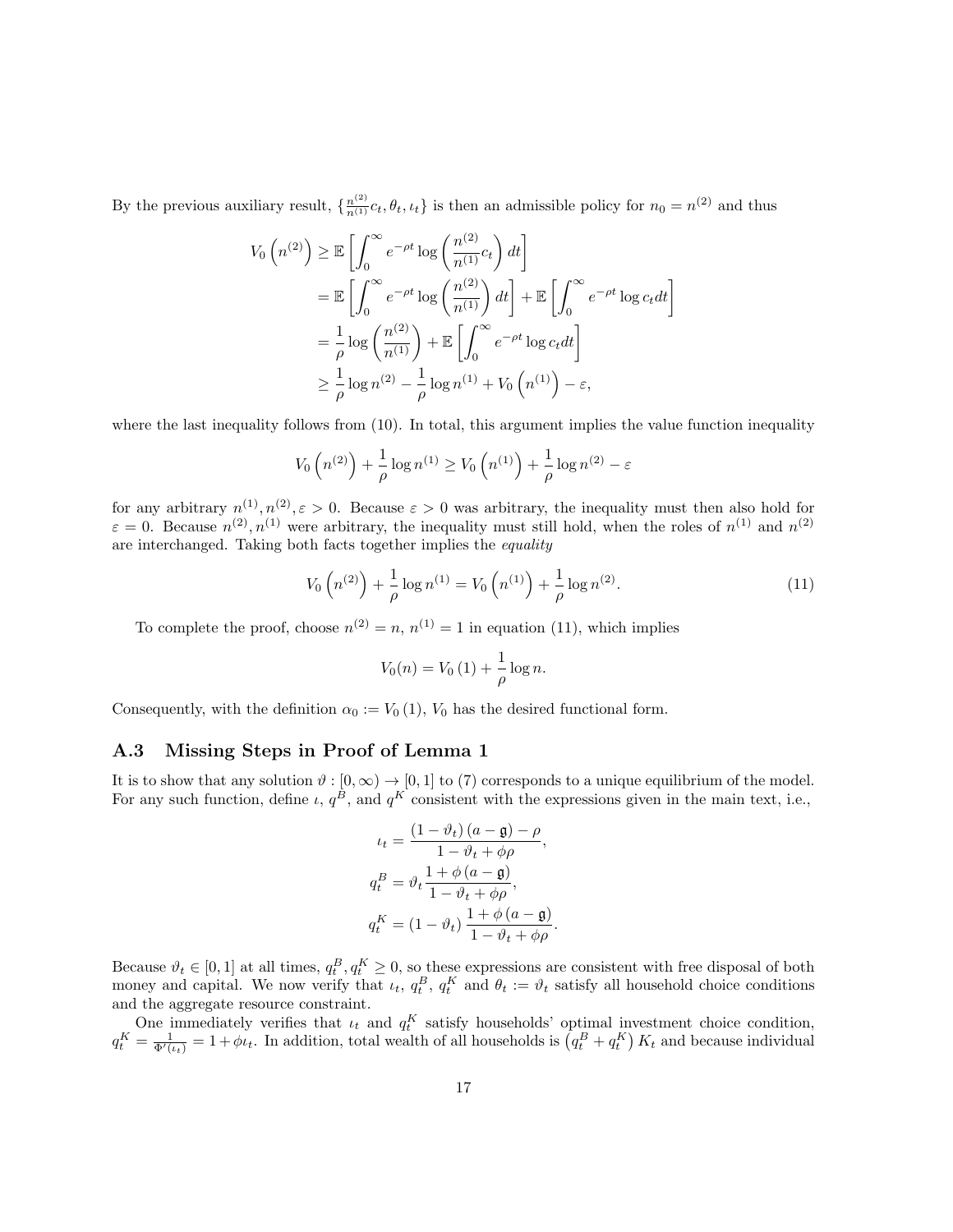consumption demand  $c_t^i = \rho n_t^i$  implies an aggregate consumption demand of  $C_t = \rho \left( q_t^B + q_t^K \right) K_t$ , we obtain

$$
C_t + \mathfrak{g}K_t + \iota_t K_t = \left(\rho \left(q_t^B + q_t^K\right) + \mathfrak{g} + \iota_t\right) K_t
$$
  
= 
$$
\left(\rho \frac{1 + \phi \left(a - \mathfrak{g}\right)}{1 - \vartheta_t + \phi \rho} + \mathfrak{g} + \frac{(1 - \vartheta_t) \left(a - \mathfrak{g}\right) - \rho}{1 - \vartheta_t + \phi \rho}\right) K_t
$$
  
= 
$$
\left(\left(\frac{\phi \rho}{1 - \vartheta_t + \phi \rho} + \frac{(1 - \vartheta_t)}{1 - \vartheta_t + \phi \rho}\right) \left(a - \mathfrak{g}\right) + \mathfrak{g}\right) K_t
$$
  
= 
$$
aK_t,
$$

so this equilibrium candidate satisfies the aggregate resource constraint (4).

It is left to show that at the asset prices  $q^B$  and  $q^K$ , agents' capital portfolio share  $\theta_t = \vartheta_t$  is consistent with their optimal choice condition for  $\theta_t$ . We consider two cases:

1. If  $\vartheta_t > 0$ , then equation (7) (that  $\vartheta$  satisfies by assumption) is equivalent to  $\mu_t^{\vartheta} = \rho + \mu_t^{\mathcal{B}}$  $(1 - \vartheta_t)^2 \tilde{\sigma}^2$  and rearranging the latter equation and using  $\theta_t = \vartheta_t$  yields

$$
1 - \theta_t = \frac{1}{\tilde{\sigma}^2} \frac{\rho + \breve{\mu}_t^{\mathcal{B}} - \mu^{\vartheta}}{1 - \vartheta_t}.
$$
\n(12)

Next, by definition of  $\iota_t$  and  $q_t^K$ 

$$
\frac{a - \mathfrak{g} - \iota_t}{q_t^K} = \frac{(a - \mathfrak{g}) (1 - \vartheta_t + \phi \rho) - (1 - \vartheta_t) (a - \mathfrak{g}) + \rho}{(1 - \vartheta_t) (1 + \phi (a - \mathfrak{g}))}
$$

$$
= \frac{(1 + \phi (a - \mathfrak{g})) \rho}{(1 - \vartheta_t) (1 + \phi (a - \mathfrak{g}))} = \frac{\rho}{1 - \vartheta_t},
$$

and substituting this into equation (12) yields

$$
1 - \theta_t = \frac{1}{\tilde{\sigma}^2} \left( \frac{a - \mathfrak{g} - \iota_t}{q_t^K} - \frac{\mu^{\vartheta} - \breve{\mu}_t^{\mathcal{B}}}{1 - \vartheta_t} \right),
$$

which is precisely households' first-order condition with respect to  $\theta_t$  as stated in the main text.

2. If  $\vartheta_t = 0$ , then  $q_t^B = 0$ , hence money has no value and the return on money is not well-defined. Consequently, the household portfolio choice condition as stated in the main text is not directly applicable. Instead, households demand a finite quantity of money (which is consistent with equilibrium and  $\theta_t = 0$ ), if and only if  $\dot{q}_t^B \leq 0$ , i.e., the value of money is expected to remain nonpositive in the infinitesimal future. Because  $p_s \ge 0$  for all s, this condition reduces here to  $\dot{q}_t^B = 0 \Leftrightarrow \dot{v}_t = 0$ . We therefore have to show that  $\vartheta_t = 0$  implies  $\dot{\vartheta}_t = 0$ . We do this in two steps.

First, at  $\vartheta_t = 0$  equation (7) is misleading, because it appears that always  $\dot{\vartheta}_t = 0$ , but this ignores that by the government budget constraint,  $\breve{\mu}_t^B = \frac{\mathfrak{g} - \tau_t a}{q_t^B} = \frac{\mathfrak{g} - \tau_t a}{\vartheta_t} \frac{1 - \vartheta_t + \varphi \rho}{1 + \varphi(a - \mathfrak{g})}$ , which diverges to  $\infty$  as  $\vartheta_t \searrow 0$ . Nevertheless, the right-hand side of (7) remains well-defined even at the limit point, if we plug in  $\breve{\mu}_t^{\mathcal{B}},$ 

$$
\dot{\vartheta}_t = \left(\rho - (1 - \vartheta_t)^2 \tilde{\sigma}^2\right) \vartheta_t + \left(\mathfrak{g} - \tau_t a\right) \frac{1 - \vartheta_t + \phi \rho}{1 + \phi \left(a - \mathfrak{g}\right)}.\tag{13}
$$